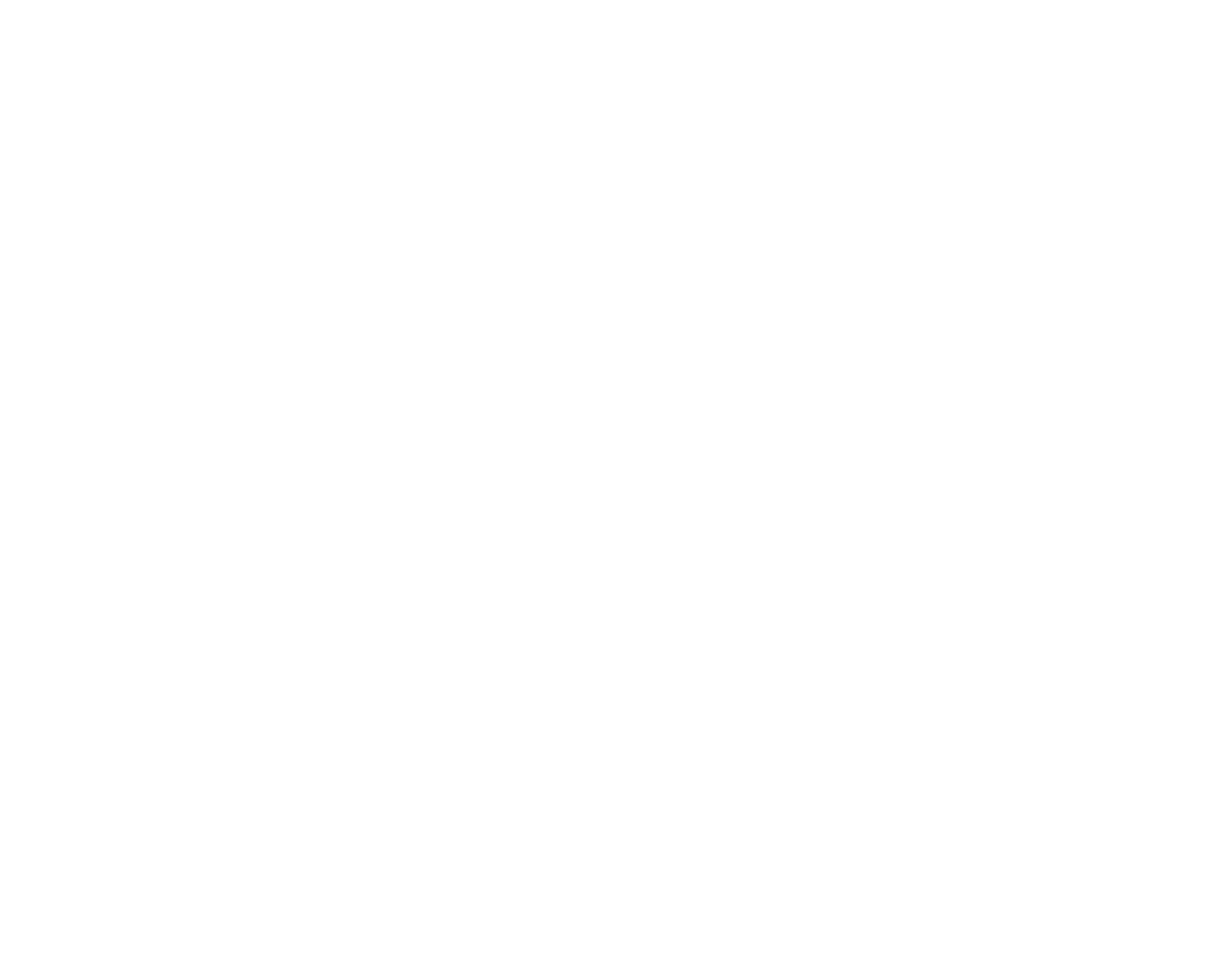# Table of Contents

**3**

#### **Letters of Welcome**

#### **Leadership**

#### **Continuing Medical Education**

#### **Scientific Program**

| Trauma and Critical Care I: Dealing with Dilemmas 9        |  |
|------------------------------------------------------------|--|
| Research Scholarship Presentations 11                      |  |
|                                                            |  |
| Trauma and Critical Care II: What's New 13                 |  |
| Surgical and Medical Ethics in Trauma and Critical Care 14 |  |
| Surgical Outreach: International Missions and Austere      |  |
| Environments: Report from the Fellows                      |  |

#### **Hands-On Workshops**

| Component Separation for Complex Abdominal Wound Closure: |
|-----------------------------------------------------------|
|                                                           |

### **American Academy of Neurological & Orthopaedic Surgeons**

| Orthopaedic & Neurological Surgery Presentations 18 |  |    |
|-----------------------------------------------------|--|----|
| Symposia on Cardiac & Cerebrovascular Disorders in  |  |    |
| <b>Neurosurgical Disease</b>                        |  | 18 |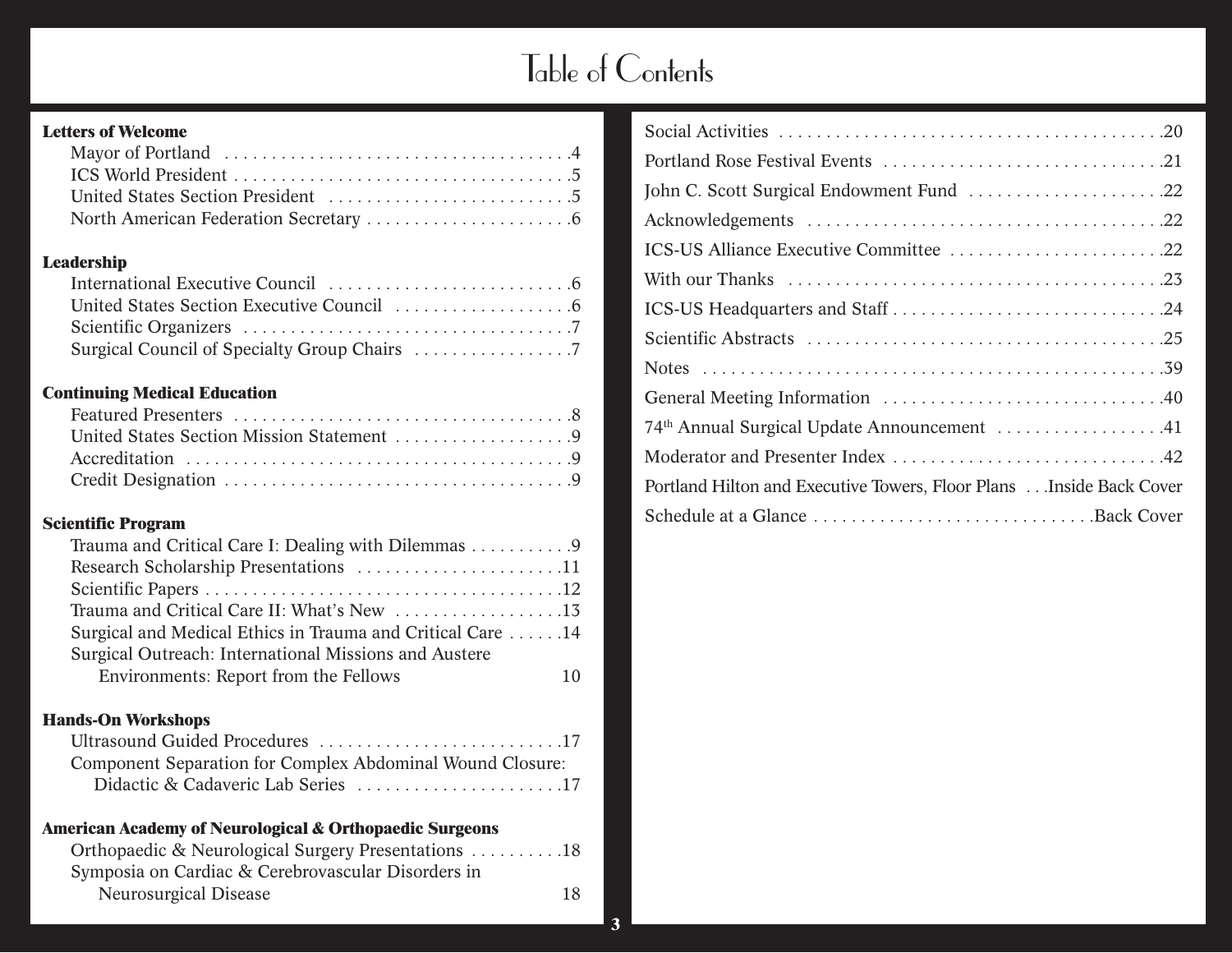

**OFFICE OF MAYOR SAM ADAMS CITY OF PORTLAND** 

June 8, 2011

Dear Friends:

On behalf of the residents of the City of Portland, welcome!

The Rose City is honored and delighted to host the United States Section of the International College of Surgeons' 73<sup>rd</sup> Annual Surgical Update.

I hope that in addition to exploring the newest and most promising developments in the world of surgery, you will also take some time to explore the Portland metropolitan region. As Portlanders, we are extremely proud of what our city has to offer both residents and visitors. It is a place of outstanding natural beauty, fascinating and unique culture, a national destination for northwest inspired culinary experiences and strong commercial activities accessible by our nationally renowned transportation system.

Portland is consistently ranked as one of the most livable cities in the United States. We are fortunate to have a wonderful quality of life that includes abundant green spaces, nearby mountains and rivers, and cultural offerings, including a world class symphony and museum, a farm-fresh food movement, outstanding wineries, and of course, our own Portland Trailblazers. Our Saturday Market, which is open most of the year (and on Sundays), is a showcase for local artisans and handcrafted goods. Farmers markets featuring the freshest produce can be found throughout the metropolitan area.

No matter what activities you choose to pursue during your stay, you'll find the people of Portland ready to help make your visit as enjoyable as possible. Best wishes for a great meeting and a wonderful visit to our fine city!

Sincerely,

Sam Adams Mavor

# World President's Welcome

On behalf of all Fellows of the International College of Surgeons in over 100 countries, I welcome you to the US Section 73rd Annual Surgical Update and to the 42nd North American Federation Congress of the International College of Surgeons.

I commend North American Federation Secretary, Dr. Jay Bachicha, and the US Section President, Dr. Dinesh Ranjan, for their leadership in organizing this wonderful Congress, focused on the critical topic of trauma surgery. The International parent body values highly the close working relationships that exist with the US Section, as well as the other key sections in the North American Federation, including Mexico, Canada, Haiti, and Jamaica.

Your global College is in the process of continuing renewal. Innovation and enthusiasm for learning can transform an organization, and, specifically, in our case, the International College of Surgeons. Together, the International parent body and the sections within the North American Federation, must be more externally oriented, must listen to each other more carefully, and must be willing to break old habits by trying new ways of doing things. If we do so, we will make progress, and this Congress represents a wonderful opportunity for such a beginning.

A quotation by Meister Eckhart is perhaps appropriate in closing this message – "Only the hand that erases can write the true thing". The true fun, of course, is to stop looking "down" at the same old problems and ways of thinking, and to look to the far horizon for what's possible. If we do so, we will find better alternatives, better solutions, and will achieve more. Let's do so at this Congress!

I look forward to being with you and wish you great success!

Sincerely,

**4**

Said A. Daee, M.D. World President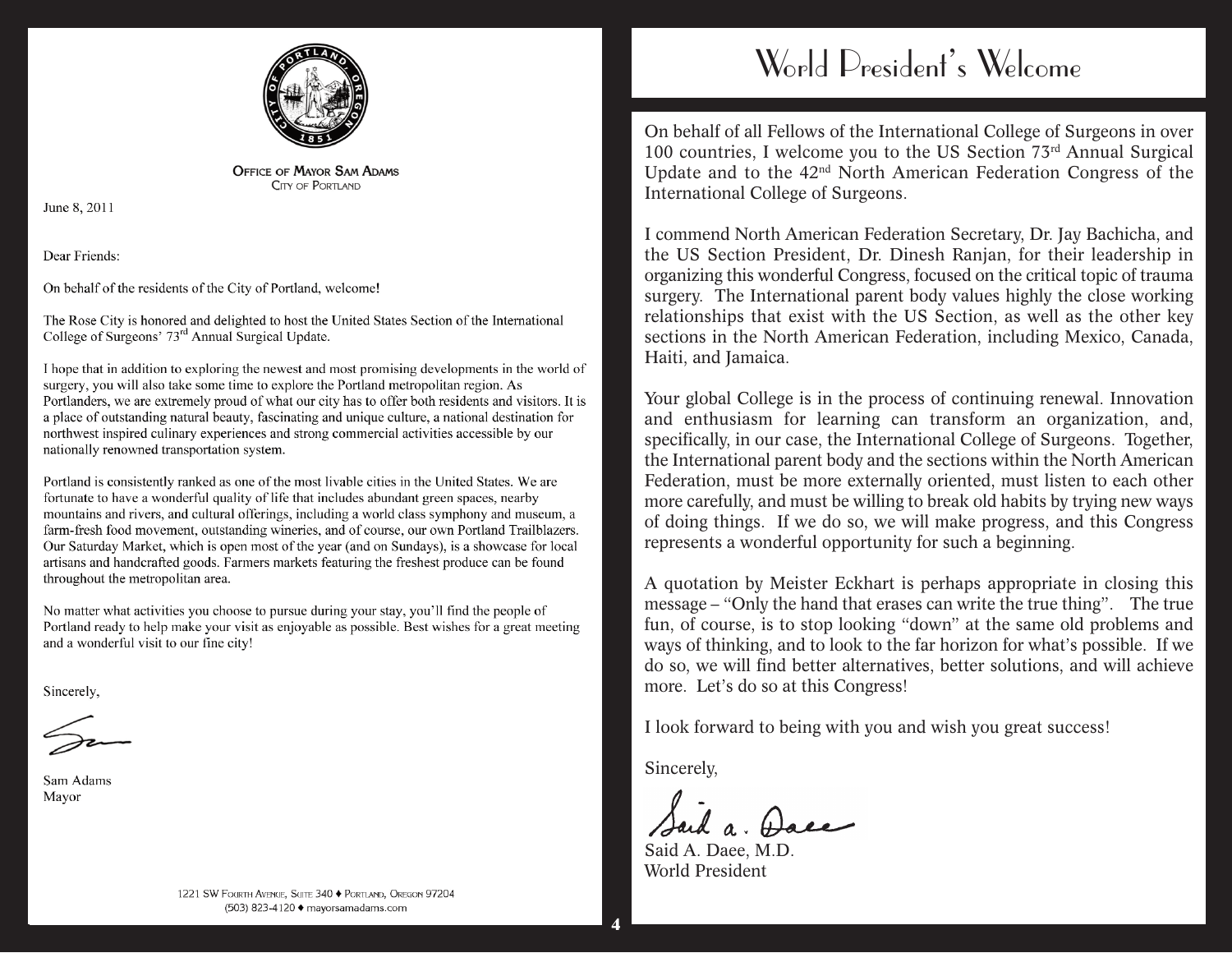# United States Section President's Welcome

#### Dear Colleagues and Guests,

It is my distinct pleasure to welcome you to the 73rd Annual Surgical Update of the International College of Surgeons-United States Section with the designated theme of "Trauma and Critical Care." As we gather together in this beautiful city of Portland while the city celebrates its heritage of beautiful roses, I am proud to be part of this week's events that will begin the exploration into the triumphs and trials of our profession.

Throughout the planning phases of this conference you may have noticed the consistency in my communications to you and the use of this word "impact." In short, this word relates to that branch of surgery that deals with treating injuries cased by "impact." Over the next few days we will take that definition and the use of the word "impact" one step further than that of knowing the course of action when it is our patients that are the subject of "impact." At a more distant level, impact also relates to the impression an interaction is likely to create – such as the coveted "impact factor" in journals. So, we also struggle with the impact factor of our journal and the impression we – the presenters, moderators, organizers leave on the science of surgery when we conclude this meeting. To this end, we have chosen distinct themes for each of the three days that deal with Trauma and Critical Care.

We open with one of the foremost leaders in the field of Trauma and Critical Care; one of our own – and an honorary fellow, Don Trunkey who tackles the pesky topic of the potential impact the health care reform may have on our field. Then on the last day; we honor someone who has been a trail blazer in transplantation, hepatobiliary surgery and electronic medical records with honorary fellowship. I have known Bud Shaw as a master surgeon, excellent teacher, tough administrator, pilot, car-lover, and a mentor.

At this meeting we are also fortunate to have many well-known international surgeons as well as prominent speakers from Portland's own surgical community. We welcome Said Daee, World President of the International College of Surgeons and a trauma surgeon. We also welcome the participation of the American Academy of Neurological and Orthopaedic Surgeons, who under the Chairmanship of Dr. Kazem Fathie, will provide us with a fascinating look into the emerging trends of neurological and orthopaedic surgery.

No matter how tremendous the achievements of recent surgical science; disease and disaster continues to humble us as physicians and surgeons and keeps us struggling to find new and better ways to re-establish global health and well being. Therefore we wish to conclude the meetings with discussion of how we want to advance the humanitarian aspect of our College and impact on the global community in general. This session is chaired by Gazi Zibari, a dear friend who has been nominated to be President-Elect for the year 2013.

Again, I welcome you to this, our 73rd Annual Surgical Update, and I thank you for your commitment to the College. I welcome all our guest faculty whose presence here is an indication of their own dedication and service to the surgical profession as well as our educational mission.

I welcome your families and friends who, silently in the background, undoubtedly share and support you in your noble cause.

For science, for your profession, for your patients, for this institution, may this week in Portland IMPACT you in more ways than one! Our alliance has worked hard to put together social events for you and your family. I hope that you and yours enjoy the meetings but also take the time to pause – enjoy what the city has to offer and of course, smell the roses.

Sincerely,

Dinislesfanga

Dinesh Ranjan, MD, FICS United States Section President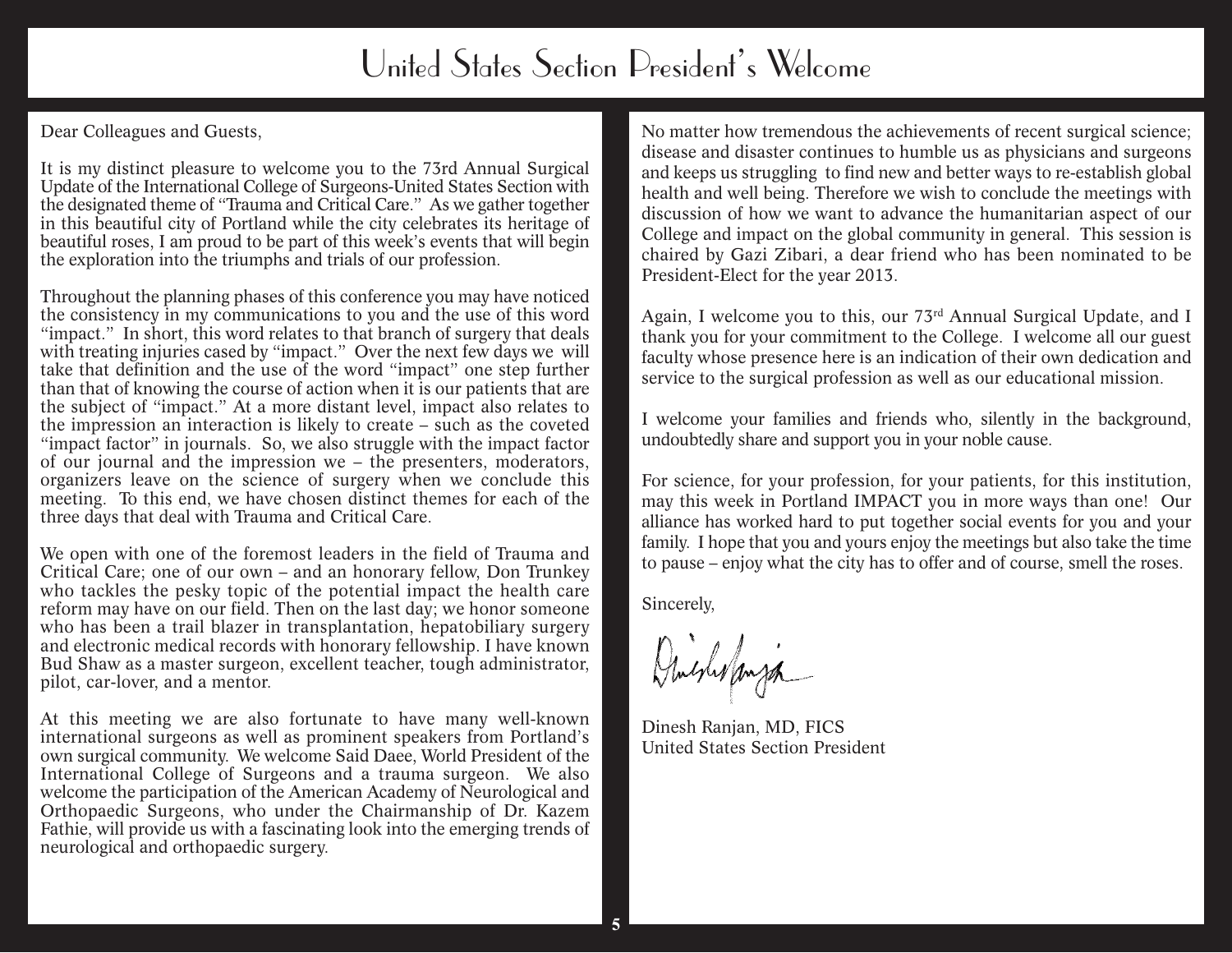#### Dear ICS Fellow:

I am deeply honored to greet you as the ICS North American Federation Secretary for 2011/2012 and to welcome you to our 73rd Annual Surgical Update and 42nd North American Federation Congress. Our meeting theme this year is trauma and it begins with an address by one of the leading trauma specialists of our time, Dr. Donald Trunkey. Subsequent talks will cover many areas related to trauma care and you are encouraged to attend each session. Learning and discussion opportunities will be abundant and your lively participation will make each session that you attend a success. This outstanding Continuing Medical Education program is the result of dedicated work by US Section headquarters staff, by many ICS Fellows and by members of the American Academy of Neurological and Orthopedic Surgeons.

As you will see, Portland is a delightful city with many attractions that will interest you and your guests over the next several days. From beautiful rose gardens to a vibrant arts and entertainment Pearl district to towering Mount Hood, this is a city that will charm you, entertain you, and leave you wishing to stay. I hope that you enjoy your time in Portland, that you enjoy time spent with old friends and new, and that you return to your practice invigorated and inspired. I look forward to speaking with you personally over the next several days.

On behalf of the members of the North American Federation, which includes the United States, Canada, Mexico, Haiti and Jamaica, I welcome you to this Congress and to Portland.

BENCHA

Jay Bachicha, MD, FICS, FACOG, FACS North American Federation Secretary Immediate Past President, United States Section

# International Executive Council

World President **Dr. Said A. Daee** United States of America

President Elect **Professor Adel F. Ramzy** Egypt

Immediate Past President **Professor Christopher Chen** Singapore

First Vice President **Dr. Carmencita Gotauco** Philippines

Corporate Secretary **Professor Yik-Hong Ho** Australia

Treasurer **Professor Manuel Huaman G.** Peru

African Federation Secretary **Professor Refaat R. Kamel, Jr.** Egypt

Asian Federation Secretary **Professor N. Dorairajan** India

European Federation Secretary **Professor Felipe de la Cruz Vigo** Spain

Latin American Federation Secretary **Dr. Angel M. Vannelli** Argentina

North American Federation Secretary **Dr. Joseph Bachicha** United States of America

Pacific Federation Secretary **Dr. Jesus Sison, Jr.** Philippines

#### **Additional Members**

**Dr. Juan Barron Blanco** Mexico

**Professor Clement L.K. Chan** Hong Kong

> **Dr. Eddie Chang** Singapore

**Professor Paul Hahnloser** Switzerland

**6**

**Professor Peter H.C. Lim** Singapore

**Professor N.K. Pandey** India

**Professor Ken Takasaki** Japan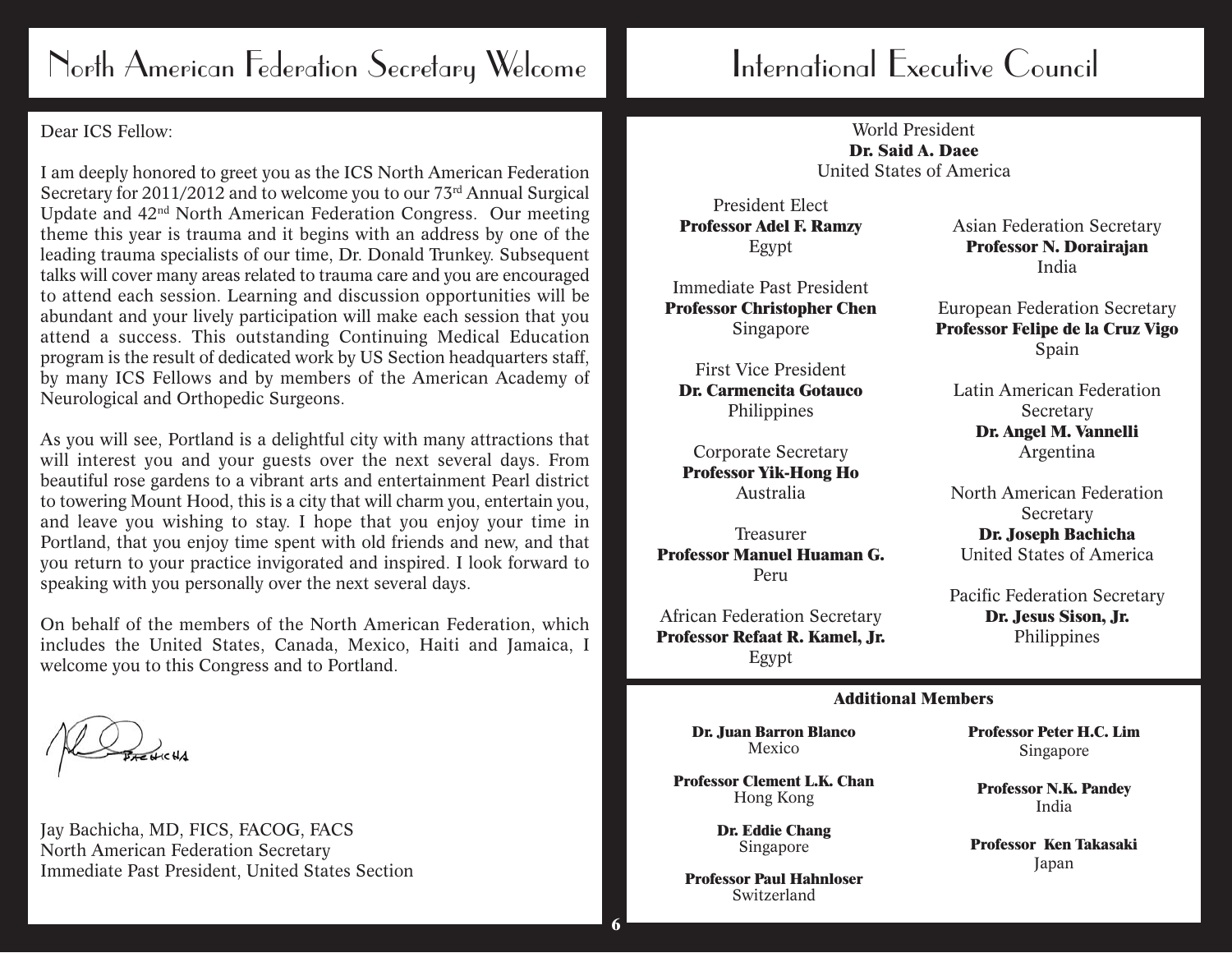President **Dinesh Ranjan, MD** Iron Mountain, Michigan

President Elect **Larry S. Sasaki, MD** Bossier City, Louisiana

Secretary **Ari O. Halldorsson, MD**  Lubbock, Texas

Chair, Council of Specialty Groups **Uretz John Oliphant, MD** Urbana, Illinois

Immediate Past President **Joseph A. Bachicha, MD**

Treasurer **Gazi B. Zibari, MD** Shreveport, Louisiana

Chair, Board of Regents **Chand Ramaiah, MD** Lexington, Kentucky

#### **Representatives at Large**

**Cataldo Doria, MD, PhD** Philadelphia, Pennsylvania Oklahoma City, Oklahoma

#### **Vice Presidents**

**Boniface C. Abba, MD** St. Thomas, USVI

**Frank Bongiorno, MD** Ann Arbor, MI

**Gregory Caputy, MD** Honolulu, HI

**Horacio R. D'Agostino, MD** Shreveport, LA

**Anthony N. Dardano, Jr., DO** Boca Raton, FL

**Zaki-Udin Hassan, MD** Lexington, KY

**Michael J. Jacobs, MD** Birmingham, MI

Hayward, California

**Gene L. Muse, MD**

**Antoine J. M. Jumelle, MD** Mc Alester, OK

**Frank Podbielski, MD** Springfield, MA

**Roque J. Ramirez, MD** Corpus Christi, TX

**M. Hosein Shokouh-Amiri, MD** Shreveport, LA

**Thavam C. Thambi-Pillai, MD** Dayton, OH

> **Jacob Varon, MD** Belaire, TX

#### **Qualifications Council**

Chair **Marco Pelosi, III, MD** Bayonne, NJ

**Secretary Griselda Trinidad, MD** Washington, DC

**7**

# United States Section Executive Council | Scientific Organizers & Specialty Group Chairs

*United States Section President*  **Dinesh Ranjan, MD** Iron Mountain, MI

*CME Committee Chair Colorectal Chair* **Larry S. Sasaki, MD** Bossier City, LA

*Scientific Program Coordinator* **Sharmila Dissanaike, MD** Lubbock, TX

*Chair Council Of Surgical Specialty Groups and Trauma Chair*  **Uretz J. Oliphant, MD** Urbana, IL

> *Anesthesiology Chair* **Zaki-Udin Hassan, MD** Lexington, KY

> *General Surgery Chair* **Roque J. Ramirez, MD** Corpus Christi, TX

*Neurosurgery Chair* **Clara Raquel Epstein, MD** Boulder, CO

*Obstetrics & Gynecology Chair* **Marco A. Pelosi III, MD** Bayonne, NJ

> *Ophthalmology Chair* **Phillips Kirk Labor, MD**  Grapevine, TX

> *Orthopaedic Co-Chairs* **Maxime J.M. Coles, MD** Gerard, KS

**Alfonse E. Pino, MD** De Leon, TX

*Pathology Chair* **Arno A. Roscher, MD** Chatsworth, CA

*Plastic Surgery Co-Chairs* **Anthony N. Dardano, Jr., DO** Boca Raton, FL

> **Jacob Varon, MD**  Belaire, TX

*Radiology Chair* **Horacio R. D'Agostino, MD** Shreveport, LA

*Surgical Oncology* **Michael J. Jacobs, MD** Birmingham, MI

*Thoracic Chair* **Ari O. Halldorsson, MD** Lubbock, TX

> *Transplant Chair* **Cataldo Doria, MD** Philadelphia, PA

*Vascular Chair*  **Dixon Santana, MD** Lubbock, TX

*Special Interest Programming: Surgical Missions* **Gazi B. Zibari, MD** Shreveport, LA

*Special Interest Programming: Ethics (Trauma And Critical Care)* **Frank P. Bongiorno, MD** Ann Arbor, MI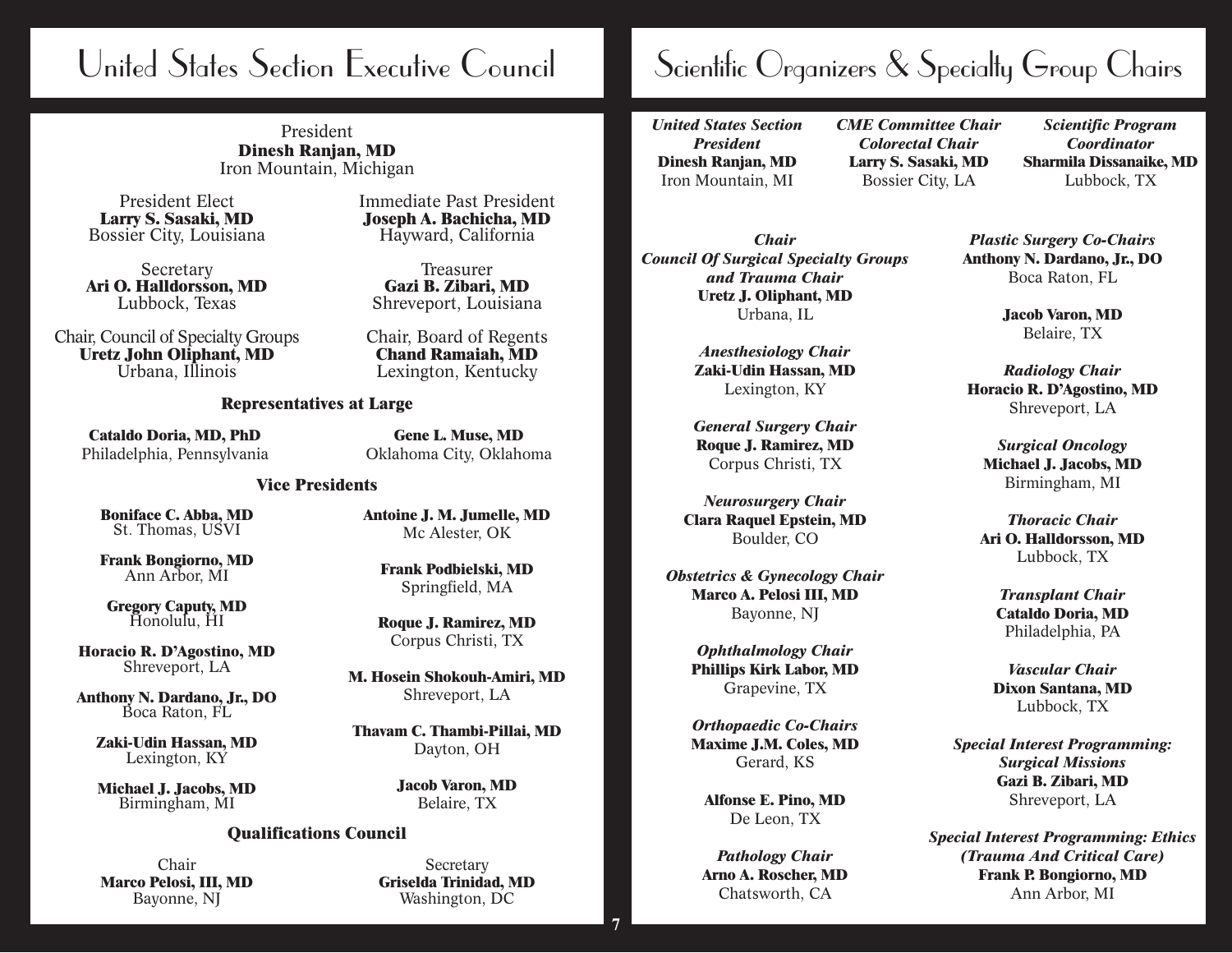# Featured Presenters

#### **Key Note Speaker**



We are pleased to have Internationally renowned advocate for injured patients **Dr. Donald D. Trunkey**, Professor of Surgery, Section of Trauma and Critical Care, Oregon Health & Science University, Portland, Oregon provide this year's Key Note Address *The Impact of Health Care Reform on Surgery,* will be presented during the *Trauma: Dealing with Dilemmas* session on **Thursday, June 9**.

### **Honorary Fellow Lecture**

#### **Saturday, June 11 Pavilion Ballroom West**



This year's Honorary Fellowship Recipient, **Byers W. Shaw, Jr., MD.** Musselman Centennial Professor, Department of Surgery, College of Medicine, Medical Director, Advanced Clinical Application Program, University of Nebraska Medical Center, Omaha, NE will present on one of his current passions and how *Computers Should Make It Easy* to speed patient management with an infusion of humanities and

trauma. You may observe this presentation during the *Trauma: What's New* session on **Saturday, June 11**.

### **Dr. Arno A. Roscher Annual Endowed Lecture**

**Saturday, June 11 Pavilion Ballroom West**

**8**



Arno A. Roscher, MD, FICS (HON.) FCAP, FASCP, ICS World Governor, Los Angeles, CA, will introduce: **Ira A. Shulman, MD**, Professor of Pathology, Keck School of Medicine, University of Southern California, Director of Laboratories, Los Angeles County/USC Medical Center, Transfusion Services, USC Norris Cancer Hospital, Los Angeles, CA, who will present: *Critical Bleeding and Coagulopathy Following Trauma; Implications for Blood*

*Product and Coagulation Factor Replacement Therapy,* as part of the *Trauma: What's New* session on **Saturday, June 11.** 

### **ICS World President's Lecture**





Former United States Section President and current World President, **Said A. Daee, MD**, <sup>a</sup> Trauma Specialist from Greenbelt, Maryland, practicing in Washington, DC will present; *Interventions in Trauma,* as part of the *Trauma: What's New* session on **Saturday, June 11.** Dr. Daee joined ICS in 1986. He was the United States Section President in 1995 and 1996. Dr. Daee will

serve as the ICS World President through the end of 2012

### **Special Luncheon Presentation**

**Friday, June 10 Noon-1:15pm Pavilion Ballroom East**



Join us at lunch on **Friday, June 10th** for *The International College of Surgeons: A 42-Year Journey* as presented by **Arno A. Roscher, MD.** From his time of acceptance as a Fellow in 1968, Dr. Roscher became extremely active on both the national and international level. He has served on various scientific committees throughout the years, including President and Regent of the California

State Chapter. He has been a Vice President of the US Section and continues to serve as an ICS World Governor. He was the Scientific Chairman for more than 20 Medical/Surgical Symposia, and has authored and presented over 100 articles and abstracts. In 2004, Dr. Arno Roscher was awarded an Honorary Fellowship in the College for his life-long commitment to our mission and goals.

*"Man—whether in the womb of the masses, or with his workmates, or with his family, or alone—can never for one moment forget that he is living in a world in which he is a means and whose end is not his business."*

*--Alberto Moravia, Italian Writer*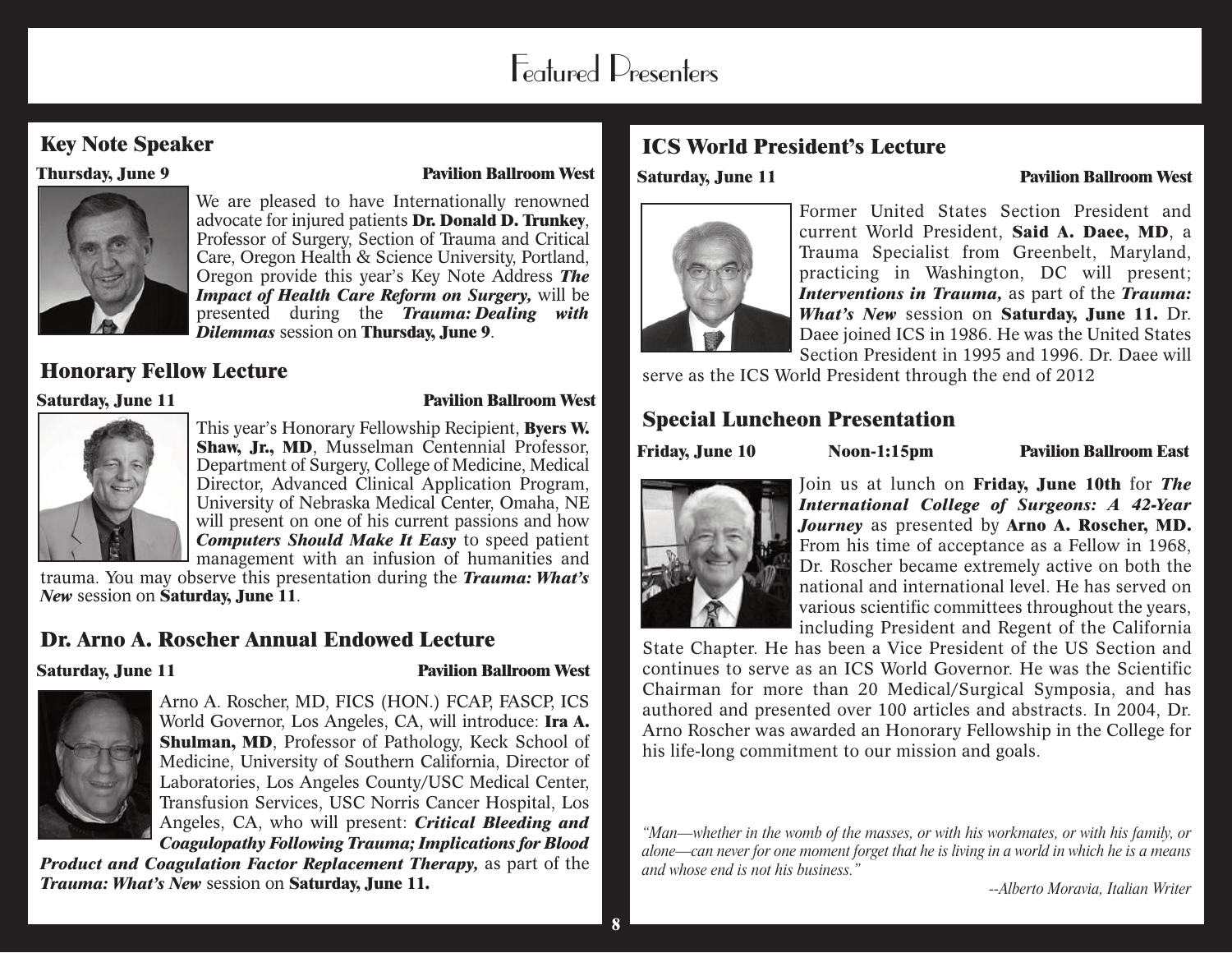#### **Accreditation**

The International College of Surgeons-United States Section is accredited by the Accreditation Council for Continuing Medical Education (ACCME) to sponsor Continuing Medical Education for physicians.

#### **Credit Designation**

The International College of Surgeons-United States Section designates this live activity for a maximum of *24 AMA PRA Category 1 Credits*. Physicians should claim only the credit commensurate with the extent of their participation in the activity.

> International College of Surgeons-United States Section Mission & Goals

The International College of Surgeons (ICS) is a world federation of general surgeons and surgical specialists. The ICS was founded in Geneva, Switzerland, in 1935 by Dr. Max Thorek and has over 60 organized national Sections around the world with approximately 7,000 members in over 100 countries.

With almost 2,000 members, the United States Section is the largest national chapter. Headquartered in Chicago, Illinois, members of the US Section speak over 40 languages and are dedicated to the global advancement of surgical excellence and knowledge.

The Mission of the United States Section of the International College of Surgeons is to foster worldwide surgical excellence through education, training, fellowship and humanitarian efforts.

The primary goal of the U.S. Section of ICS is to promote and participate in the exchange of surgical knowledge and techniques. As part of this goal, the U.S. Section wishes to cultivate and strengthen friendships with surgeons in other countries.

We will increase our visibility in the United States by acquainting other organizations having international interest with our activities. This visibility will be supported through an egalitarian social and technical milieu to encourage member participation.

Humanitarian purposes of the U.S. Section include assisting in surgical missions, worldwide disaster relief and surgical care, in cooperation with other agencies.

The College is dedicated to serving the needs of the surgeon, to enrich a member's life both personally and professionally. By providing high quality educational programs in unique settings and at significantly reduced rates, members have the opportunity to attend with family to experience the feeling of brotherhood the College imparts.

### This session will utilize the talents, expertise and training of our own **Dealing with Dilemmas Trauma and Critical Care I:**

**Thursday, June 9 8:00am-5:30 pm Pavilion Ballroom West**

Specialty Group Chairs and invited faculty. Working together, they will offer a multidisciplinary approach to describe innovative, appropriate techniques and technology for optimal care of the injured or seriously ill patient; discuss treatments, techniques and technology for optimal care in critical care settings; discuss appropriate surgical response to injuries and illness with added complications such as obesity and pregnancy. The ethical dilemmas of trauma will also be a focus of this activity.

Accessibility to this information through lectures, videos, and powerpoint presentations will be key to your continuing professional development. These presentations are not merely limited to those members who hold professorships, but they include the trials and triumphs of research from our Junior Fellows and Residents and the case presentations of practicing clinicians.

#### *Opening Ceremony – Welcome and Introductions*

**Sharmila Dissanaike, MD, FICS,** Associate Professor, Department of Surgery, Texas Tech University Health Sciences Center, Lubbock, TX

#### **Introduction of Key Note Speaker and Opening of Session:**

**Dinesh Ranjan, MD, FICS,** United States Section President, Chief, Surgical Services, Oscar G. Johnson VA Medical Center, Iron Mountain, Michigan.

#### *The Impact of Health Care Reform on Surgery*

**Donald D. Trunkey, MD, FICS (HON.)** Professor of Surgery, Section of Trauma and Critical Care, Oregon Health & Science University, Portland, OR

#### **MODERATORS:**

Ari Halldorsson, MD, FICS & Dinesh Ranjan, MD, FICS

#### *Damage Control In Trauma*

**Vijay K. Mittal, MD, FICS,** Chair and Program Director, General Surgery, Providence Hospital and Medical Centers, Southfield, MI; Associate Clinical Professor of Surgery, Wayne State University, Detroit, MI

#### *Management of the Open Abdomen*

**Anthony N. Dardano, DO, FICS**, ICS-US Co-Chair Division of Plastic Surgery, Voluntary Assistant Professor of Surgery, Miller School of Medicine, University of Miami, Miami, FL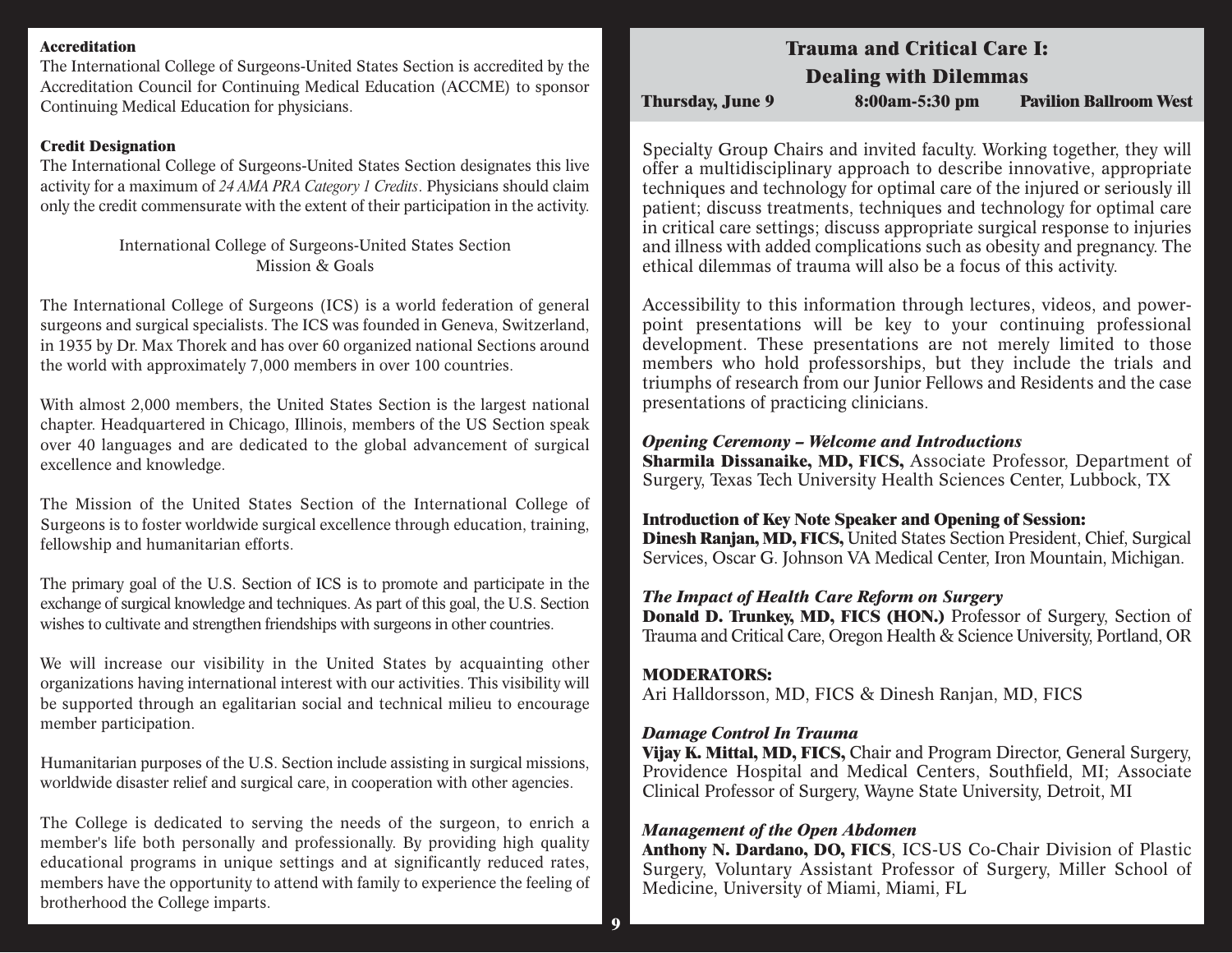*Orthopaedic Trauma Priorities*

**Maxime J.M. Coles, MD, FICS**, ICS-US Chair, Division of Orthopaedic Surgery, Orthopaedic Surgeon, Traumatologist, Girard Medical Center, Girard, KS

*Neurosurgical Management of Penetrating Cranial and Cervical Trauma – A Team Approach*

**Clara Raquel Epstein, MD, FICS**, ICS-US Chair, Division of Neurosurgery, Boulder Neurosurgery Center, LLC, Boulder Neurosurgery Foundation, Inc., Boulder, CO

Panel Q & A – Mittal/Dardano/Coles/Epstein

#### *10:30-10:40am – Coffee Break*

**MODERATORS:** John Iljas, MD, FICS & Sharmila Dissanaike, MD, FICS

*Management of Hepato-Biliary Injuries in Trauma Patients* **Thavam C. Thambi-Pillai, MD, FICS**, Sioux Falls, SD

*Endo Vascular Management of Great Vessel Injuries* **Dixon Santana, MD, FICS**, ICS-US Chair, Division of Vascular Surgery, Texas Tech University Health Sciences Center, Lubbock, TX

#### *Broken Faces/Broken Bodies: The Surgical Trauma of Domestic Violence*

**Jay A. Bachicha, MD, FICS**, ICS North American Federation Secretary and ICS-US Immediate Past President, Department of Obstetrics & Gynecology, Chief, Patient Education and Health Promotion, Kaiser Medical Center, Hayward, CA

Panel Q & A – Thambi-Pillai/Santana/Bachicha

*12:00pm-1:00pm – Lunch*

**MODERATORS: Marco A. Pelosi III, MD, FICS & John D. Wassner, MD, FICS**

*Trauma Surgery's Greatest Hits: From the 16th Century to the Present* **Thomas D. Johnston, MD**, Iron Mountain, MI

#### *Initial Management of the Pregnant Trauma Patient*

**Ari Halldorsson, MD, FICS**, ICS-US Chair, Division of Thoracic Surgery, Professor and Vice Chair, Program Director, Department of Surgery, Texas Tech University Health Sciences Center, Lubbock, TX

#### *Management of Chronic Pelvic Floor Trauma*

**Marco A. Pelosi III, MD, FICS**, ICS-US Chair, Division of Obstetrics & Gynecology, Bayonne, NJ

#### *Current Management of Rectal Injuries*

**Larry S. Sasaki, MD, FICS**, ICS-US Colorectal Specialty Group Chair, Assistant Clinical Professor of Surgery, Louisiana State University Medical Center, Shreveport, LA

Panel Q & A – Johnston/Halldorsson/Pelosi/Sasaki

#### *2:40pm-2:50pm – Coffee Break*

**MODERATORS:** Destiny Chau, MD & Zaki-Udin Hassan, MD, FICS

*Case Report of Toric Crystalens Implantation with Post Capsular Rupture* **Phillips Kirk Labor, MD, FICS**, ICS-US Chair, Division of Ophthalmology, Grapevine, TX

*Complications of Inhalation Injury in Burns: ARDS, Pneumonia, and Death* **Sharmila Dissanaike, MD, FICS**, Associate Professor, Department of Surgery, Texas Tech University Health Sciences Center, Lubbock, TX

*Anesthesia and Critical Care in the Disaster Environment: Implications for the Surgical Care Team* **Destiny Chau, MD**, Department of Anesthesiology, University of Kentucky Medical Center, Lexington KY

Panel Q & A – Labor/Dissanaike/Chau

*Diagnosis and Management of Esophageal Injuries* John Fitzwater, MD, Texas Tech University Health Sciences Center, Lubbock, TX

*Implementation of a Resuscitation Cart for Patients with Severe Sepsis and Septic Shock*

**Kevin W. Hatton, MD, FICS**, Assistant Professor of Anesthesiology and Surgery, University of Kentucky, Chandler Medical Center, Lexington, KY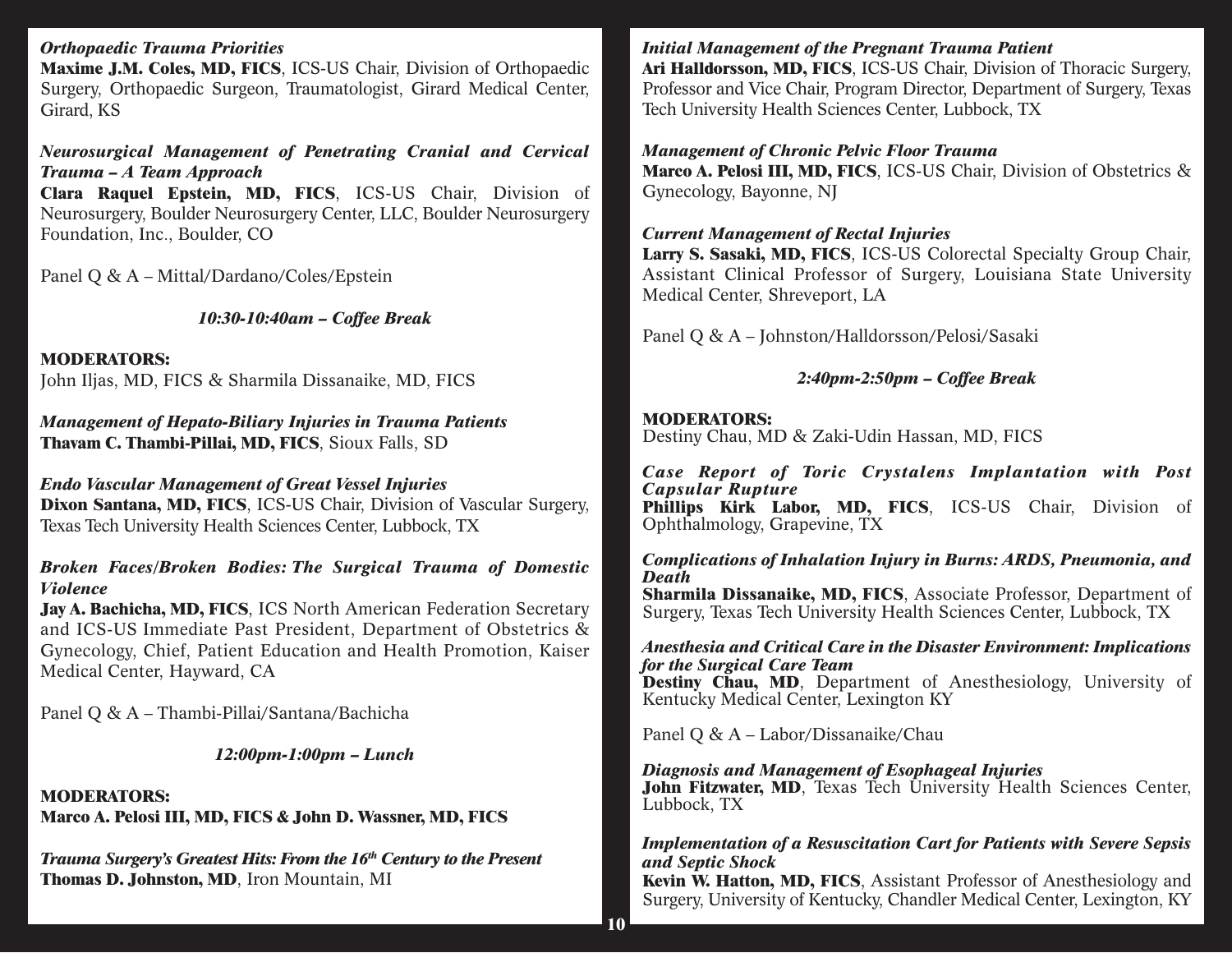*Use of the Human Patient Simulator to Teach Withdrawal of Care and DCD in the Non-Resuscitable Trauma Patient*

**Zaki-Udin Hassan, MD, FICS**, ICS-US Chair, Division of Anesthesiology, Assistant Professor of Anesthesiology, University of Kentucky, Lexington, KY

*Advances in Acute Care Surgery* **Steven Brooks, MD**, ICS Junior Fellow, Texas Tech University Health Sciences Center, Lubbock, TX

Panel Q & A – Fitzwater/Hatton/Hassan/Brooks

*Closing Remarks and Announcements* **Dinesh Ranjan, MD**

#### **Research Scholarship Presentations**

**Friday, June 10 8:00am-Noon Pavilion Ballroom West**

The Scholarship and Research Committee of the ICS-US Section extended its annual invitation to medical students, fellows, and residents in general surgery and all surgical specialties (including anesthesiology, pathology and radiology) to submit an original clinical research paper with pertinent clinical application for this annual competition with an overwhelming response. All papers were first judged and scored by the members of the ICS-US Section Scholarship Committee prior to this presentation. An additional panel of judges has been assembled to score the oral presentation of the research. Scores from both panels will be totaled and the winners announced at the Convocation.

#### **MODERATORS**

Anthony N. Dardano, Jr., DO, FICS & Chand Ramaiah, MD, FICS

#### *Intra-Tumoral Acetic Acid Injection Eradicates Human Prostate Cancer Tumors in a Murine Model*

**Jasneet Singh Bhullar, MD**, Resident, General Surgery, Department of General Surgery, Providence Hospital and Medical Centers, Southfield, MI

#### *Laparoscopic Liver Resection*

**Darin Doumite, MD**, Louisiana State University Health Science Center, Shreveport, LA

#### *Pneumonectomy for Primary Pulmonary Malignancy: An Outcomes Analysis of 100 Consecutive Cases*

**Rohan, J. Kalathia, MS3**, University of Kentucky, College of Medicine, Lexington, KY

#### *Effect of Antifibrinolytic Prophylaxis for On-Pump Cardiac Surgeries on Post Operative Bleeding and Mortality*

**Abhinav Koul, BS**, **MS3**, University of Kentucky, College of Medicine, Lexington, KY

#### *Surgical Resident Training Using Real-time Simulation of Cardiopulmonary Bypass Physiology and Complications with Integration of Echocardiography*

**Jeremiah T. Martin, MD**, Department of Surgery and Anesthesiology, University of Kentucky Medical Center, Lexington, KY

#### *Comparison of Open versus Laparoscopic Adrenalectomies* **Matt Sanders, PGY**, Louisiana State University Health Science Center,

Shreveport, LA

#### *Laparoscopic versus Open Peritoneal Dialysis Catheter Placement: A Single Institution Experience*

**Jean L. Sheng, MD**, ICS Junior Fellow, Louisiana State University Health Science Center, Shreveport, LA

#### *Minimally Invasive Training During Surgical Residency*

**Gokulakkrishna Subhas, MD**, ICS Junior Fellow, Resident in Surgery, Department of Surgery, Providence Hospital and Medical Center, Southfield, MI

#### *10:30-10:45am – Coffee Break*

#### **MODERATORS**

Anthony N. Dardano, Jr., DO, FICS & Chand Ramaiah, MD, FICS

*Significance of Expression of Estrogen Receptor-Beta, Progesterone Receptor and Vascular Endothelial Growth Factor-A in Colorectal Cancer* **Deepa Taggarshe, MD**, Resident in Surgery, Department of Surgery, Providence Hospital and Medical Center, Southfield, MI

*Receptor Changes in Metachronous Breast Cancer; Our 10 Year Experience* **Amruta Unawane, MD, PGY-1**, Department of Surgery, Providence Hospital and Medical Center, Southfield, MI

*Cholecystectomy on the Steppe: Sustainable Laparoscopy in Mongolia* Gabriela Vargas, MD, Resident in Surgery, University of Utah, Department of Surgery, Salt Lake City, UT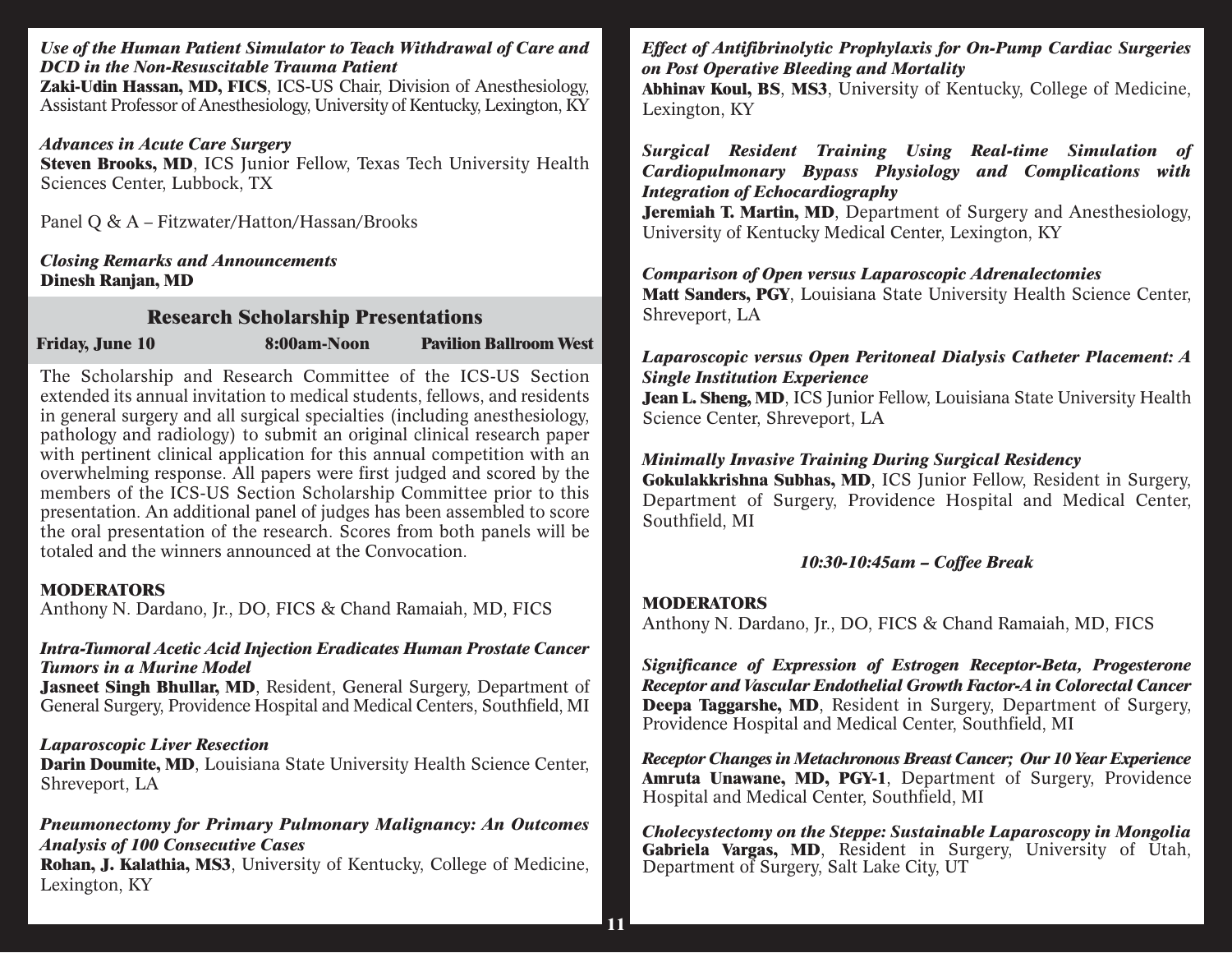Our competition will conclude with a special presentation by Dr. Robert S. Mathews who back in the 1970s was a participant and award recipient of this competition for his research on total hip replacement. Dr. Mathews will revisit this presentation and note the advancements made in this area since his original presentation in the 1970s. This presentation is in recognition of his inception and lead contributory for a "giving-back" program to support and assist the future generation of medical students and residents in training.

#### *The Latest Clinical Surgical Total Hip Replacement Advancements in Painful Osteoarthritis of the Hip*

Robert S. Mathews, MD, FICS, Orthopaedic Spine and Sports Center, Lancaster, PA

**Lunch Noon-1:15pm**

**Scientific Papers**

**Friday, June 10 1:30pm-5:30pm Pavilion Ballroom West**

This session is a forum where abstracts focusing on research and clinical cases across the surgical spectrum are presented.

#### **MODERATORS**

Atta Nawabi, MD, FICS & Chand Ramaiah, MD, FICS

*A Comparative Study of Fine Needle Aspiration Cytology and Fine Needle Non-Aspiration Cytology Technique in Lesions of the Thyroid Gland* **Saurabh Agrawal, MD**, Assistant Professor of Surgery, Manipal Hospital, Kasturba Medical College, Manipal University, Manipal, India

#### *Venous Thromboembolism Prophylaxis in Minimally Invasive Cancer Resection: A Systematic Review of the Literature*

**Erin W. Gilbert, MD**, MIS Fellow, Department of General Surgery, Oregon Health & Science University, Portland, OR

### *Surgery for Clostridium Difficle Colitis: A Shift in Paradigm*

**Siva Vithiananthan, MD, FICS,** Associate Professor of Surgery, Chief, Minimally Invasive and Bariatric Surgery, The Miriam Hospital, Alpert Medical School, Brown University, Providence, RI

#### *Radio Frequency, Minimally Invasive In-Office Procedure for Stress Urinary Incontinence*

**Simon M. Willis**, B.Sc.,MS II, and **Arnold J. Willis, MD, FICS**, All Saints University of Medicine, Aruba

#### *Early Gracilis Flap Closure Beneficial for Complex Perineal Wounds: Case Series for Oncologic and Inflammatory Perineal Wound Management*

**Matthew D. Malamet, MD, FICS**, Chief Resident, Division of Plastic Surgery, Albany Medical College, Albany, NY

#### *Laparoscopic Whipple: How I Do It*

**Michael Jacobs, MD, FICS**, Clinical Professor of Surgery, Section Chief, General Surgery, Director HPB Program, St. John/Providence Health System, Southfield, MI

*Case Report and Review of Literature: Domino Liver Transplantation using Liver from the Patient with Familial Amyloidosis Polyneuropathy* **Atta Nawabi, MD, FICS**, Assistant Professor of Surgery and Abdominal Transplantation, University of Kansas Medical Center, Kansas City, KS

#### *3:20-3:30-pm – Coffee Break*

#### **MODERATORS**

Hisham M.F. Sherif, MD, FICS & Mbaga Walusimbi, MD, FICS

#### *Role of Multi-Detector CTA in Diagnostic Work-Up of Acute GI bleed in a Community Setting*

**Fady Abdelsayed, PGY3**, Radiology Resident, Providence Hospital, Southfield, MI and **Denis Lincoln, MD, FICS**, Radiology, Providence Hospital, Southfield, MI

#### *Computed Tomography of the Chest: Indications and Utilization in a Community Hospital Setting*

**Thomas D. Willson, MD**, Resurrection-St. Joseph Hospital, Department of Surgery; and **Francis J. Podbielski, MD, FICS**, Associate Professor of Thoracic Surgery, University of Massachusetts Medical Center, Plymouth, MA

### *The Value of Mediastinoscopy in the Management of Thoracic Disease*

**Nyal Borges, MS3**, College of Medicine, University of Kentucky, Lexington, KY

#### *Anorectal Malformation: Newborn Management*

**Domingo T. Alvear, MD, FICS**, Chief, Division of Pediatric Surgery, Pinnacle Health System, Harrisburg, PA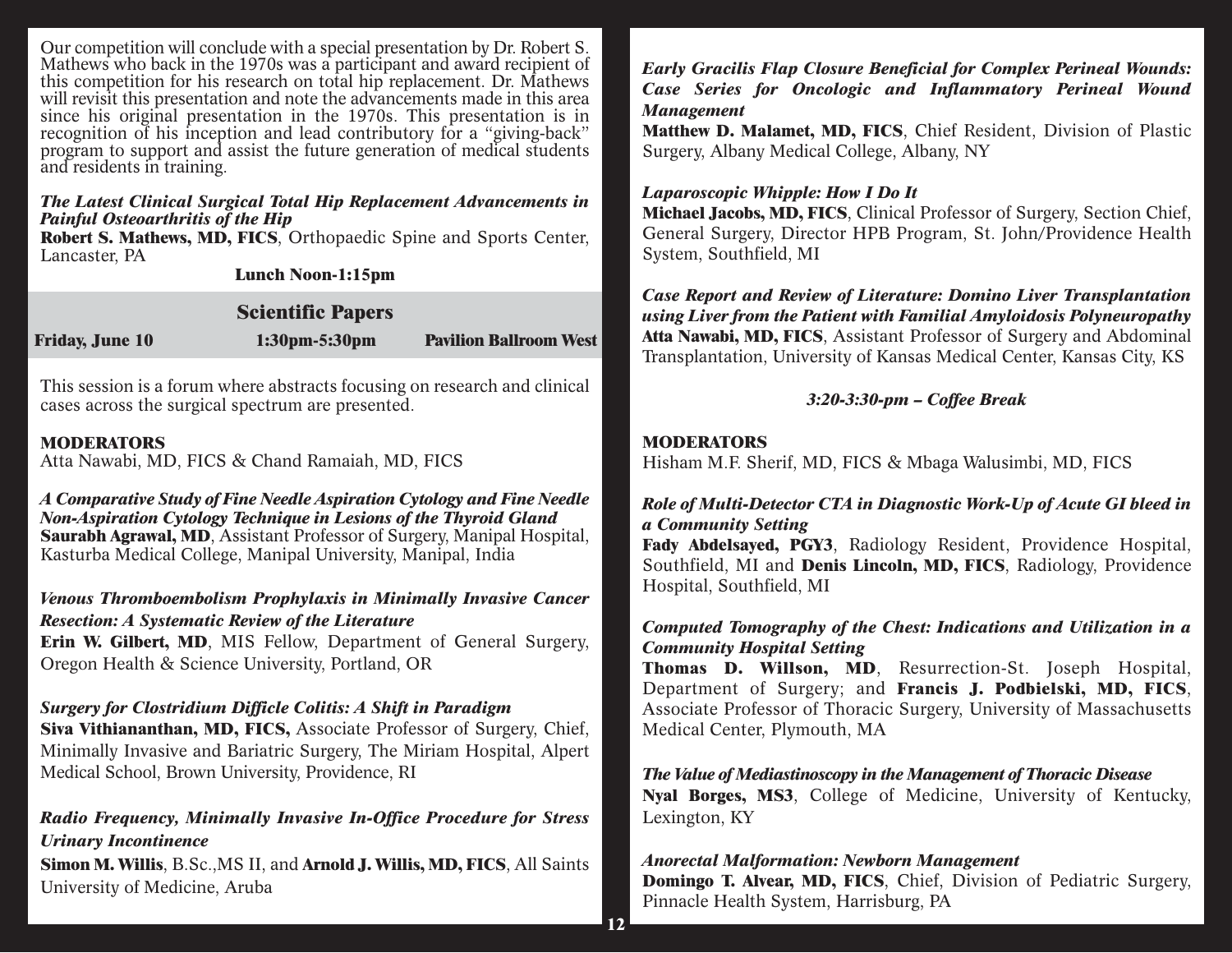#### *A New Technique to Salvage Arteriovenous Fistula with Aneurysmal Degeneration for Immediate Post-Operative Use*

**Nosratollah Nezakatgoo, MD, FICS**, Associate Professor of Surgery, Methodist University Hospital Transplant Institute, Memphis, TN

### *Surgical Management of Complicated Pulmonary Hydatid Cyst*

**Chand Ramaiah, MD, FICS**, Associate Professor of Surgery, Director, Heart Transplantation and Minimally Invasive Cardiac Surgery, University of Kentucky, Lexington

#### *Diastolic Heart Failure in the Post Operative Heart: Diagnosis and Management*

**Ahmed Alsaddique, MD**, Professor, Head of Cardiac Surgery, King Fahad Cardiac Center & College of Medicine, King Saud University, Riyadh, Saudi Arabia

#### *The Impact of Borderline Rejection on Long-Term Kidney Allograft Function and Patient Survival*

**Mark Laftavi, MD, FICS**, Associate Professor of Surgery, Chief Division of Transplantation, Buffalo General Hospital, Buffalo, NY

### **Trauma and Critical Care II: What's New Saturday, June 11 8:00am-Noon Pavilion Ballroom West**

This session, a continuation of Thursday's session on "Dealing with Dilemmas," will again offer a multidisciplinary approach to describe innovative, appropriate techniques and technology for optimal care of the injured or seriously ill patient. Discussions of techniques and technology for optimal care from Thursday's session and this session will segue the learner into an exploration of the many ethical issues that may arise when dealing with traumatic patients.

#### **MODERATORS**

Andrew S. Klein, MD, FICS & Mallory Williams, MD, FICS

#### **Honorary Fellow Lecture:** *Computers Should Make It Easy*

**Byers W. Shaw, Jr., MD**, Musselman Centennial Professor, Department of Surgery, College of Medicine, University of Nebraska Medical Center, Omaha, NE

**ICS World President's Lecture:** *Interventions In Trauma* **Said A. Daee, MD, FICS**, Greenbelt, MD

#### **The Arno A. Roscher Annual Endowed Lecture:** *Critical Bleeding and Coagulopathy Following Trauma; Implications for Blood Product and Coagulation Factor Replacement Therapy*

**Ira A. Shulman, MD**, Professor of Pathology, Keck School of Medicine, University of Southern California, Director of Laboratories, Los Angeles County/USC Medical Center, Transfusion Services, USC Norris Cancer Hospital, Los Angeles, CA

#### *Modern Trauma Resuscitation Theory*

**Mallory Williams, MD, FICS**, Associate Professor of Surgery, Chief of Trauma, Critical Care and Acute Care Surgery, University of Toledo College of Medicine, Trauma Medical Director and Director of the Surgical ICS, University of Toledo Medical Center, Toledo, OH

#### *The Increasing Role and Applications for the Volume Diffusive Respirator in Trauma*

**Seth Izenberg, MD, FACS**, Associate Medical Director, Trauma Services, Legacy Emanuel Hospital, Portland, OR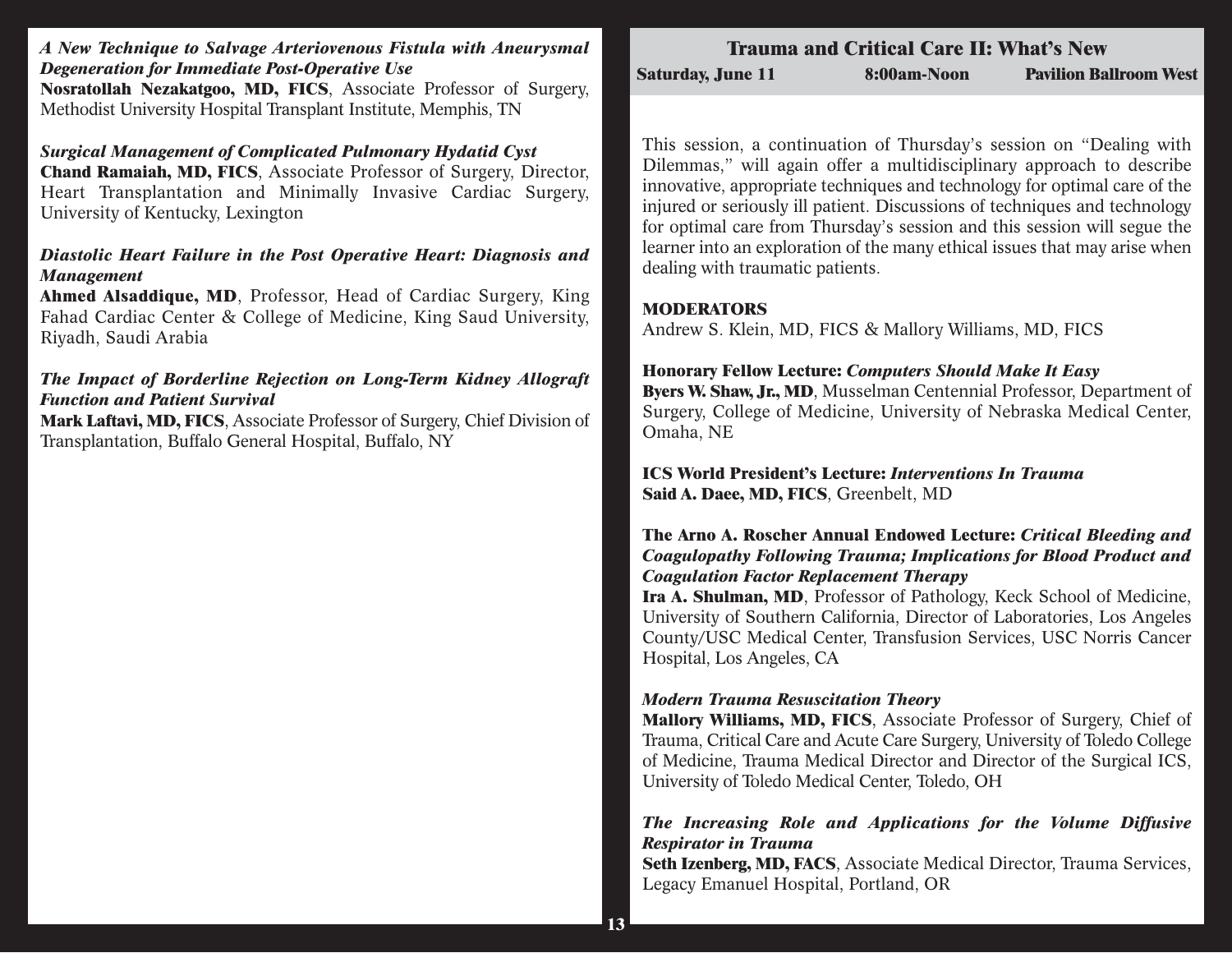#### *10:10-10:20am – Coffee Break*

**MODERATORS**

Anthony Sin, MD, FICS & Thavam C. Thambi-Pillai, MD, FICS

*Rib Plating for Flail Chest: Indications and Operative Techniques* **William Long, MD, FACS**, Medical Director, Trauma Services, Legacy Emanuel Hospital, Portland, OR

*Cardiothoracic Surgical Critical Care: Principles, Goals and Direction* **Hisham M.F. Sherif, MD, FICS**, Department of Cardiothoracic Surgery,

Christiana Hospital, Newark, DE

*Head and Neck Trauma – Acute Care and Late Reconstruction* **Juliana E. Hansen, MD, FACS**, Chief, Division of Plastic & Reconstructive Surgery, Program Director, Plastic & Reconstructive Surgery Residency Program, Associate Professor, Department of Surgery, Oregon Health & Science University, Portland, OR

#### *Redefining "Brain Death" for Unstable Trauma Patients with Irreversible Brain Injury* **William Long, MD, FACS**

### **Surgical and Medical Ethics in Trauma and Critical Care**

| <b>Saturday, June 11</b> | $1:00 \text{pm} - 3:30 \text{pm}$ | <b>Pavilion Ballroom West</b> |
|--------------------------|-----------------------------------|-------------------------------|
|                          |                                   |                               |

The "Ethics Forum" at our Annual Scientific Meetings continues to be one of the best attended and most popular sessions. At this year's meeting we will introduce a new element to this portion of the meeting presenting representative cases which emphasize ethical issues in the area of trauma and critical care. These cases may have been previously discussed or even adjudicated in one's local environment or not. The presentation of each case will be selected and presented by the Ethics Session Moderator and not the submitter of the case in order to retain objectivity.

#### Session Chair

**Frank Bongiorno, MD, FICS**, Member Bioethics Committee, Michigan Medical Society and Embryonic Stem Cell Task Force, Wound Specialists of Ann Arbor, Ann Arbor, MI

### **The cases for discussion include:**

- •Withdrawal of Care and Organ Donation in a Non-Comatose Patient
- •Confused Identity of a Burn Victim
- •Quadriplegia Burn Victim Refusal of Care
- •Gallbladder Removal
- •Drunk Surgeon in Mongolia
- •Illegal Immigrant Hospitalization
- •Case Study Chronic Pain

### **Meeting Criteria for CME Ethics and Professional Responsibility**

In addition to this break-out session on Ethics, the Opening Session for *Trauma and Critical Care: Dealing with Dilemmas*, and *Trauma: What's New* will also address some of the ethical issues that physicians face in times of emergency. A portion of these courses and this session will meet several state criteria for CME Ethics and/or Professional Responsibility.

*Acceptance will vary by state and you will need to complete the appropriate documentation when submitting your credit hours for state licensure*.

#### *3:30-3:45pm – Coffee Break*

#### **Surgical Outreach: International Missions and Austere Environments-Report from the Fellows**

**Saturday, June 11 3:45pm-5:15pm Pavilion Ballroom West**

A primary mission of the International College of Surgeons is to share our treasure of expertise and help lighten an often unbearable load of surgical disease. Our College offers many avenues through which this can be done. However well intentioned, we cannot do this work alone and, as with the surgical teams of our daily work, collaboration with others strengthens us all.

This session will showcase ICS Fellows involved in our Surgical Missions and allow them to share their insights into their motivation, accomplishments, and the lessons learned as they relate to their humanitarian contributions in Haiti, Vietnam, Iraq, and the Philippines.

#### Session Chair

**Gazi B. Zibari, MD, FICS**, **2011 Recipient, ICS-US/Pfizer Humanitarian Service Award,** Professor of Surgery, Malcolm Fiest Endowed Chair in Transplant Surgery, Director of W.K./Louisiana State University Regional Transplant Program, LSU Health Science Center, Shreveport, LA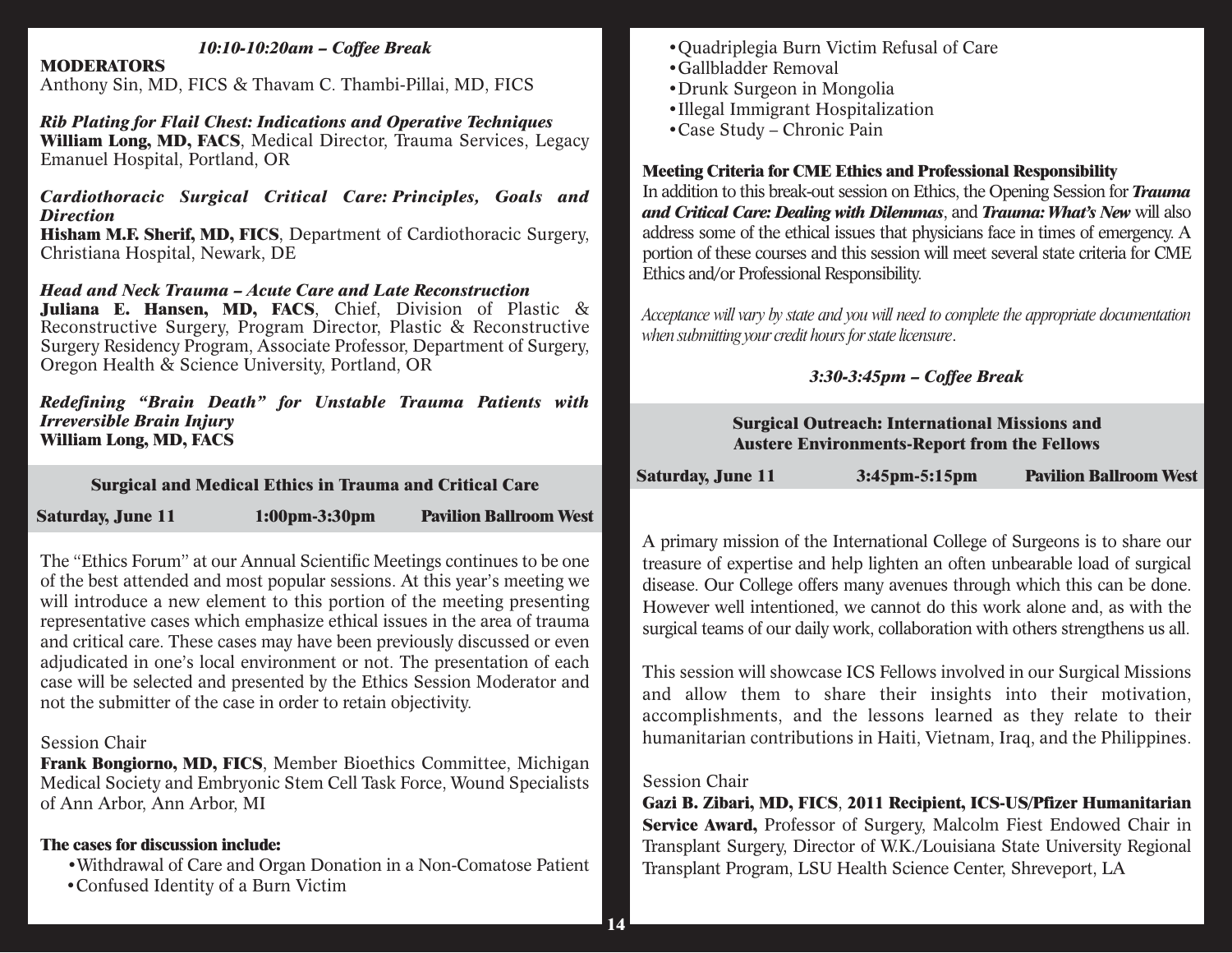#### **MODERATORS**

William T. Day, MD, FICS & M. Hosein Shokouh-Amiri, MD, FICS

#### *Surgical Mission Surprises: How To Manage Them Out of Our "Comfort Zone"*

**Domingo Alvear, MD, FICS**, Chief, Division of Pediatric Surgery, Pinnacle Health System, Harrisburg, PA

*Two Decades of Charity Medical Work in Iraqi Kurdistan: A Collaborative Partnerships to Enhance Education and Health Care* **Gazi B. Zibari, MD, FICS**

*First Annual International Vietnam-American Surgical Symposium and Surgical Mission: Maternal Health and Capacity Building* **Ari Halldorsson, MD, FICS**, ICS-US Chair, Division of Thoracic Surgery, Professor and Vice Chair, Program Director, Department of Surgery,

Texas Tech University Health Science Center, Lubbock, TX

*ICS Team Achievement in Haiti: Magnitude of the Problem & Personal Experience*

**Sharmila Dissanaike, MD, FICS**, Associate Professor, Department of Surgery, Texas Tech University Health Sciences Center, Lubbock, TX

*ICS Team Achievement in Haiti: The ICS Team Achievement*  **Antoine JM Jumelle, MD, FICS**, McAlester, OK

#### *ICS Team Achievement in Haiti: Lessons Learned*

**Maxime Coles, MD, FICS**, ICS-US Chair, Division of Orthopaedic Surgery, Orthopaedic Surgeon, Traumatologist, Girard Medical Center, Girard, KS

Panel Q & A – Alvear, Zibari, Halldorsson, Dissanaike, Jumelle & Coles



Dr. Alvear in the Operating Room during a recent mission.



Dr. Zibari checks up on a patient.



Left: Open ward in the National Obstetric and Gynecology Hospital.

Right: Dr. Dissainake's accomodations during her trip to Haiti.



Dr. Coles, during the Haiti mission.





Pfizer's support and participation in the Humanitarian Service Awards program is greatly appreciated. The New Fellows Reception on Saturday evening is sponsored A happy patient after in part by a generous grant from Pfizer Inc. receiving a new cast from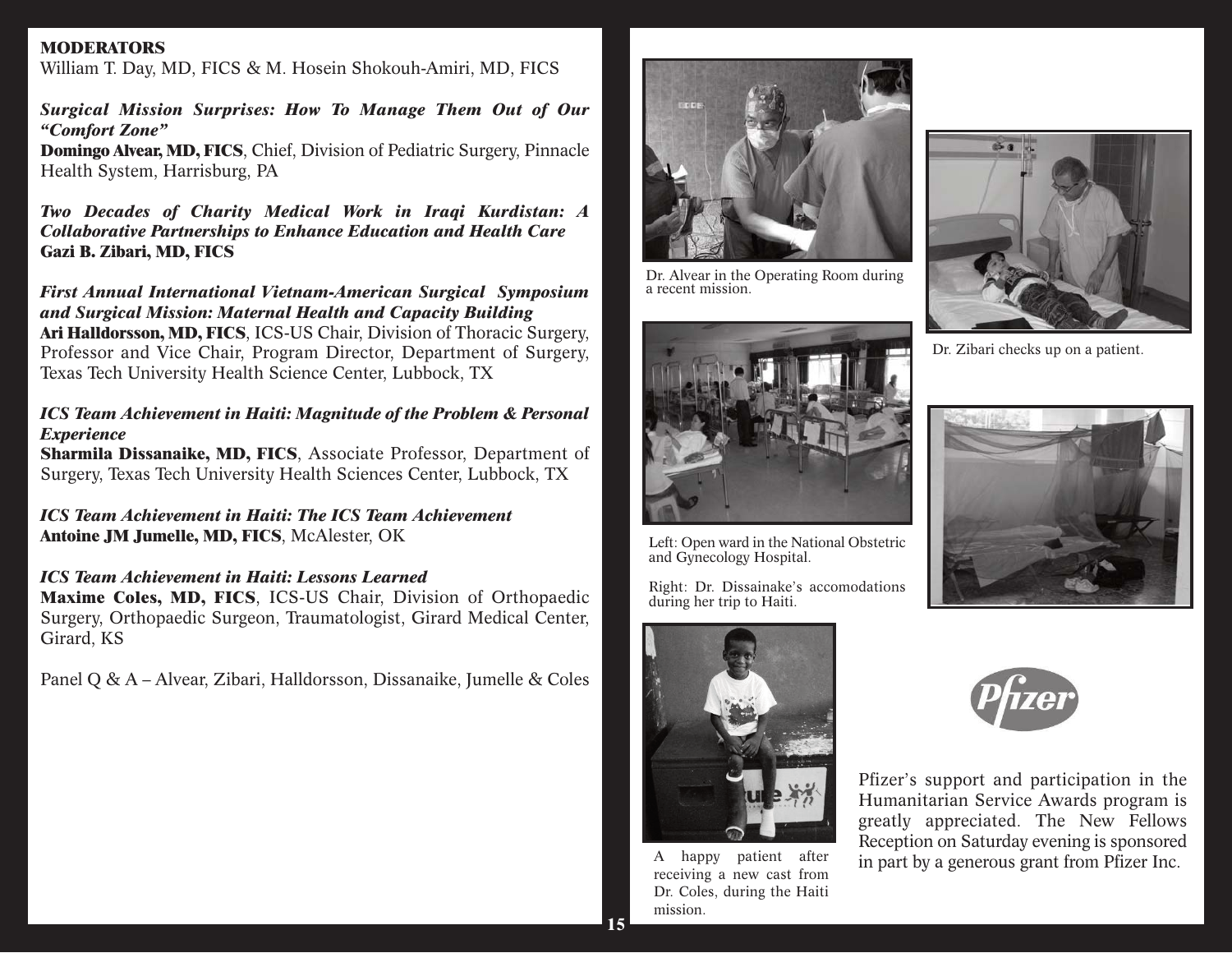# Hands-On Workshops

#### **HALS and Lap-Assisted Approaches to Left Colectomy and LAR with Cadaveric Lab**

**Part I; Friday, June 10 8:00am-11:30am Broadway IV Part II; Saturday, June 11 7:30 am - Noon Gather at Registration**

#### Producer

**Larry S. Sasaki, MD, FICS**, ICS-US Colorectal Specialty Group Chair, Assistant Clinical Professor of Surgery, Louisiana State University Medical Center, Shreveport, LA

This course is designed for general and colorectal surgeons who are currently performing advanced laparoscopic procedures and are interested in expanding their skills to hand-assisted and laparoscopic colorectal surgery. Participants should be performing at least 20 open colectomy procedures a year. The focus of the course will be to introduce the current trends in minimally invasive colon surgery including hand-assisted and laparoscopic techniques. Didactic content will address criteria for patient selection, procedural indications and contraindications, minimally invasive techniques and management of potential complications.

Upon completion of this course, participants should be able to: Discuss the evolution of minimally invasive colorectal procedures; Define patient selection, preparation and positioning for minimally invasive colon procedures; Differentiate minimally invasive colectomy procedures for benign and malignant disease; Describe current indications and contraindications for minimally invasive Colectomy procedures; Discuss the management of complications and the potential to convert to an open procedure; Demonstrate minimally invasive techniques for colorectal surgery in a faculty-guided cadaveric lab.

#### **Part I: Lecture Series -**

#### *Welcome and Course Introduction*

**Bryan N. Butler, MD, FICS**, Clinical Assistant Professor, Section of Colon Rectal Surgery, State University of New York at Buffalo, Buffalo, NY

*HALS Left Colectomy and LAR – Midline Approach* **Larry Sasaki, MD**

*HALS Left Colectomy and LAR – Suprapubic Approach* **Bryan N. Butler, MD**

*Prevention and Management of Potential Complications* **Bryan N. Butler, MD**

#### *Laparoscopic Left Colectomy and LAR*

**Mark Whiteford, MD**, Director, Colon and Rectal Surgery, The Oregon Clinic, Affiliate Associate Professor of Surgery, Oregon Health & science Center, Portland, OR

*Case Studies and Review* **All Faculty**

*Cadaveric Lab Overview* **Larry Sasaki, MD**

#### **Part II: Hands-On Workshop**

This workshop will take place off-site. Please gather at the ICS Meeting Registration Desk by 7:30 am for transportation to the lab site. Prompt arrival is essential to an on-time start for this event.

#### *Cadaveric Lab*

Larry Sasaki, MD Mark Whiteford, MD Kim C. Lu, MD, General & Colorectal Surgery, Oregon Health & Science Center, Portland, OR

#### *Review and Discussion*

*A separate registration fee of \$250.00 in addition to the PAID general registration fee is required!* Registration in advance is required as space is limited and will be assigned on a first come-first served basis. If you have not pre-registered, you may check with the Meeting Registration Desk prior to Friday, June 10, to register on-site if space permits.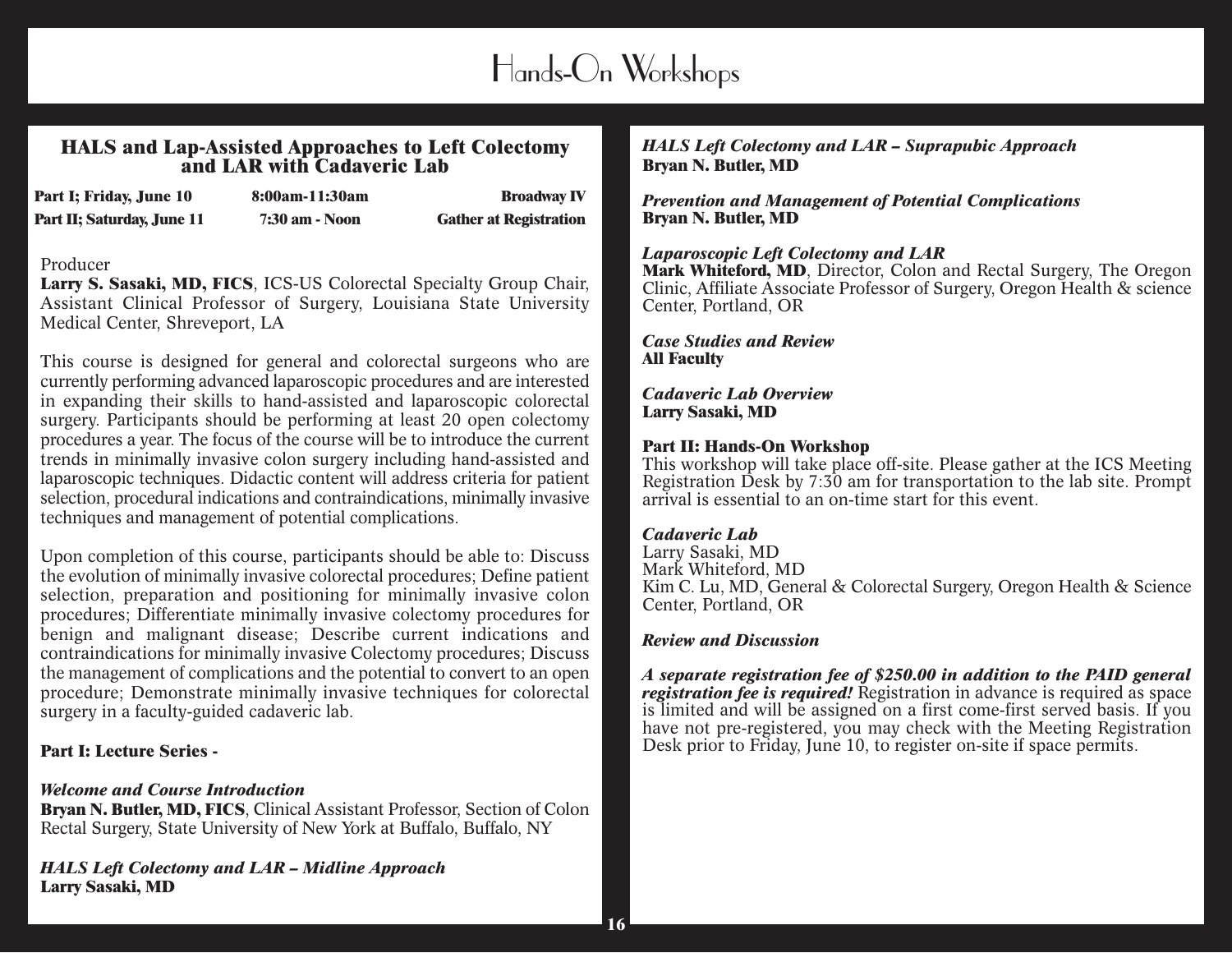# Hands-On Workshops

#### **Ultrasound Guided Procedures**

Friday, June 10 1:30pm-5:00pm Broadway III

Director

**Asser M. Youssef, MD, FICS**, Assistant Professor of Surgery, Chief/Medical Director, Trauma and Critical Care Surgery, LSUHSC, Shreveport, LA

#### Co-Director

**Horacio D'Agostino, MD, FICS**, ICS-US Radiology Chair, Professor of Radiology, Surgery, and Anesthesiology, Chair Dept. of Radiology, LSUHSC, Shreveport, LA

#### Instructor

**Ameera Ismail, MD**, Neuroradiology Fellow, Department of Radiology, University of Iowa College of Medicine, Iowa City, IA

This course will provide basic education and training on the use of ultrasound (US) for FAST scan, and US guidance procedures. After attending this course and receiving didactic and practical instruction, participants will: Understand the principles of ultrasound technology; Be able to operate an ultrasound using basic commands; Be initiated into the performance of FAST and the use of US guidance procedures, and have a solid foundation for further individual development in the use of US.

The course will include a didactic session followed by hands-on training with live models and phantoms and conclude with post-testing.

*A separate registration fee of \$100.00 in addition to the PAID general registration fee is required!* Registration in advance is required as space is limited and will be assigned on a first come-first served basis. If you have not pre-registered, you may check with the Meeting Registration Desk prior to Friday, June 10, to register on-site if space permits.

#### **Component Separation For Complex Abdominal Wound Closure: Didactic and Cadaveric Lab Series**

**Part I; Saturday, June 11 10:00am-Noon Broadway IV Part II; Saturday, June 11 12:30pm - 3:30pm Gather at Registration**

#### Producer

**Anthony N. Dardano, Jr., DO, FICS**, ICS-US Co-Chair Division of Plastic Surgery, Voluntary Assistant Professor of Surgery, Miller School of Medicine, University of Miami, Miami, FL

Offering a comprehensive review of pre-clinical and clinical data this session will discuss the open component separation for complex abdominal wound closure including the selection of reinforcement materials and the techniques for optimizing clinical outcomes. Participants will have the opportunity to practice the procedures discussed, including the challenges of ventral hernia repair in a hands-on cadaveric lab.

*A separate registration fee of \$250.00 in addition to the PAID general registration fee is required!* Registration in advance is required as space is limited and will be assigned on a first come-first served basis. If you have not pre-registered, you may check with the Meeting Registration Desk prior to Friday, June 10, to register on-site if space permits.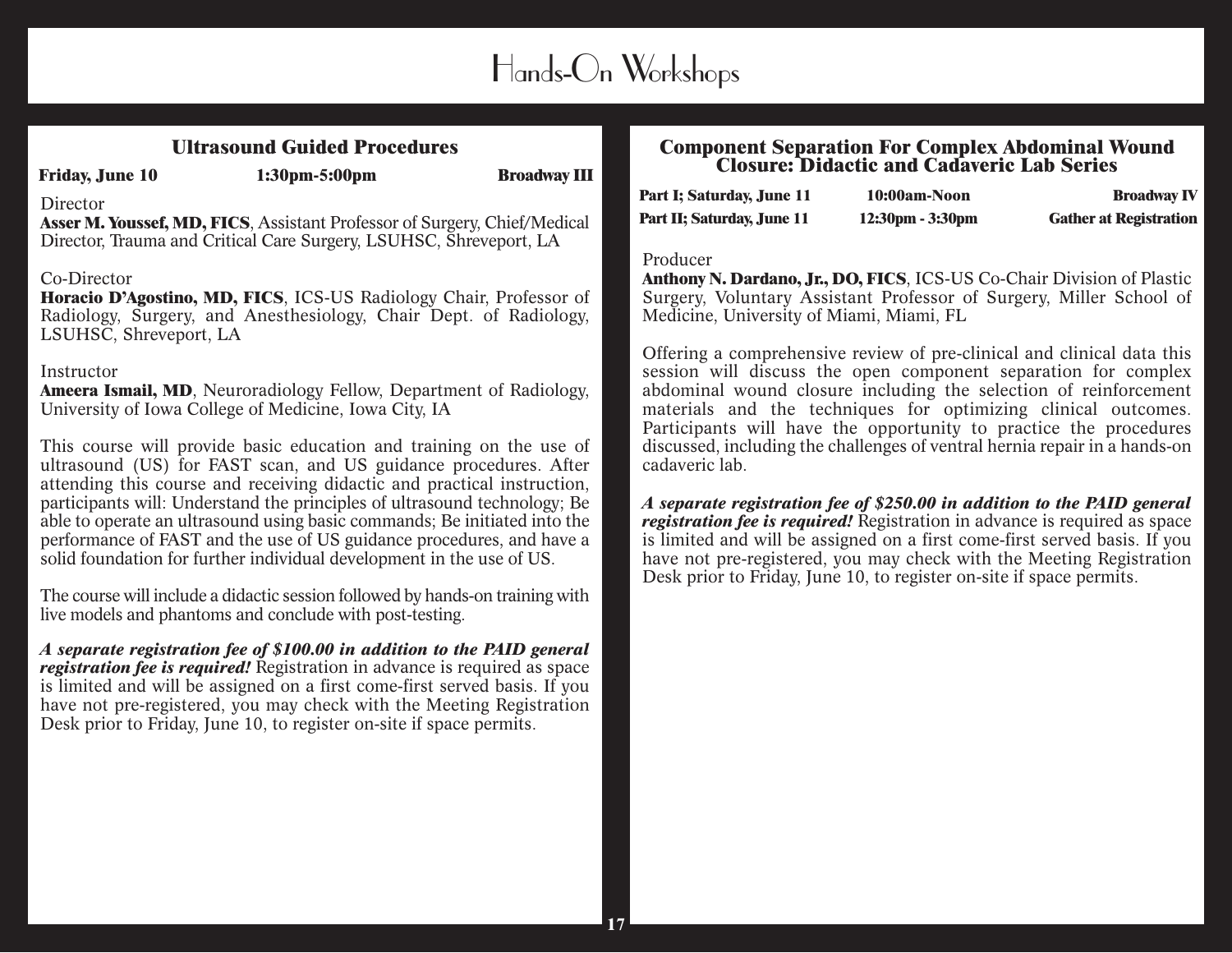Scientific Program of the American Academy of Neurological & Orthopaedic Surgeons

#### **Friday, June 10 9:00am-3:00pm Broadway I &II**

The American Academy of Neurological and Orthopaedic Surgeons (AANOS) is accredited by the Accreditation Council for Continuing Medical Education (ACCME) to sponsor Continuing Medical Education for physicians. The followin

The following AANOS presentations are available to all attendees registered for either meeting. Participants will learn of the most recent advances in Neurosurgery, Örthopaedic Surgery and Spinal Surgery. In addition, neurosurgical disease in cardiac and cerebrovascular disorders will be addressed as part of a special symposium that will enhance your practice

*C5 Palsy Following Anterior Cervical Discectomy and Fusion* **Organizing Committee and Continuing Medical Education Committee, Lafayette, CA** 

*Human Bites: Review of Literature and Case Report* **Alfonso A. Pino, MD, FICS**, Orthopaedic Surgeon, Dublin, TX

#### *Three Dimensional Volumetric MRI Studies in the Preclinical Mouse Model of Melanoma Brain Metastases*

Melanoma Program New York University Langone Medical Center, Joan<br>and Joel Smilow Research Center New York University, Departments of<br>Neurosurgery and Radiology

*Robotic Spinal Surgery*<br>**William C. Welch, MD, FICS**, Neurosurgeon, Vice Chair, Department of Neurosurgery; Chair, Department of Neurosurgery at Pennsylvania Hospital, Professor of Neurosurgery, Philadelphia, PA

#### *Coffee Break 10:30 – 10:45am*

*Solutions for Minimally Invasive Spine Surgery Challenges* **Larry Teik-man Khoo, MD**, Neurosurgeon, The Spine Clinic of Los Angeles, Los Angeles, CA

#### *Unexplained Low Back Pain - SI Joint Dysfunction* **E. Jeffrey Donner, MD**, Orthopaedic Surgeon, Rocky Mountain Associates in Orthopedic Medicine, P.C., The Spine Institute, Loveland, CO

*Pedicle Screw Placement Using Neuronavigation* and Radiation Medicine, Director, Skull Base Neurosurgery, Stereotactic Radiosurgery, Dardinger Microneurosurgical Skull Base Laboratory, The Ohio State University Medical Center, Department of Neurological Surgery, Columb

*A Global Team Approach to Neurosurgical Trauma* Gene Bolles, Department of Neurosurgery, Denver Health Medical Center, Rocky Mountain Regional Trauma Center, Denver, CO

#### *Lunch 12:00 – 1:00 PM*

*CAREOPS®: Care Provider Optimization - Vicarious Trauma & Stress in Surgical Teams & Physicians* **Stephen Robinson**, Director, Magis Group, Boulder, CO

*Pain Management in Injured Coal Miners* **Diane Shafer, MD, FICS**, Orthopaedic Surgeon, Williamson, WV

*A Paradigm Shift in International Continued Neurosurgical Education through Implementation of the Internet & Technology* **Dr. Ganesalingam Narenthiran, BSc(MedSci)(Hons) MB ChB**

**MRCS(Edin)**, Neurosurgeon, Specialist Registrar in Neurosurgery, Wessex Neurological Centre, Southampton General Hospital, Southampton, United Kingdom

**Saturday, June 11 9:00am-5:00pm Broadway I &II** *Diffusion Tractography Integrated Neuronavigation Surgery to Convert "Inoperable" Brain Tumors to Safely Resectable* **Surbhi Jain, MD, FICS**, Neurosurgical Oncology, Assistant Professor, H. Lee Moffitt Cancer Center & Research Institute, Tampa, FL

**Saturday, June 11 9:00am-5:00pm Broadway I &II**

### **Symposia on Cardiac & Cerebrovascular Disorders in Neurosurgical Disease**

*The Heart of Cerebrovascular Disorders* Neurosurgery Center, LLC and Boulder Neurosurgery Foundation, Inc., Boulder, CO and Chair of Neurosurgery, International College of Surgeons, US Section

#### *Management of AVMs*

**Lucia Zamorano, MD, FICS**, Neurosurgeon, Lucia Zamorano, MD, PLC, Michigan Brain & Spine Surgery Center, Detroit, MI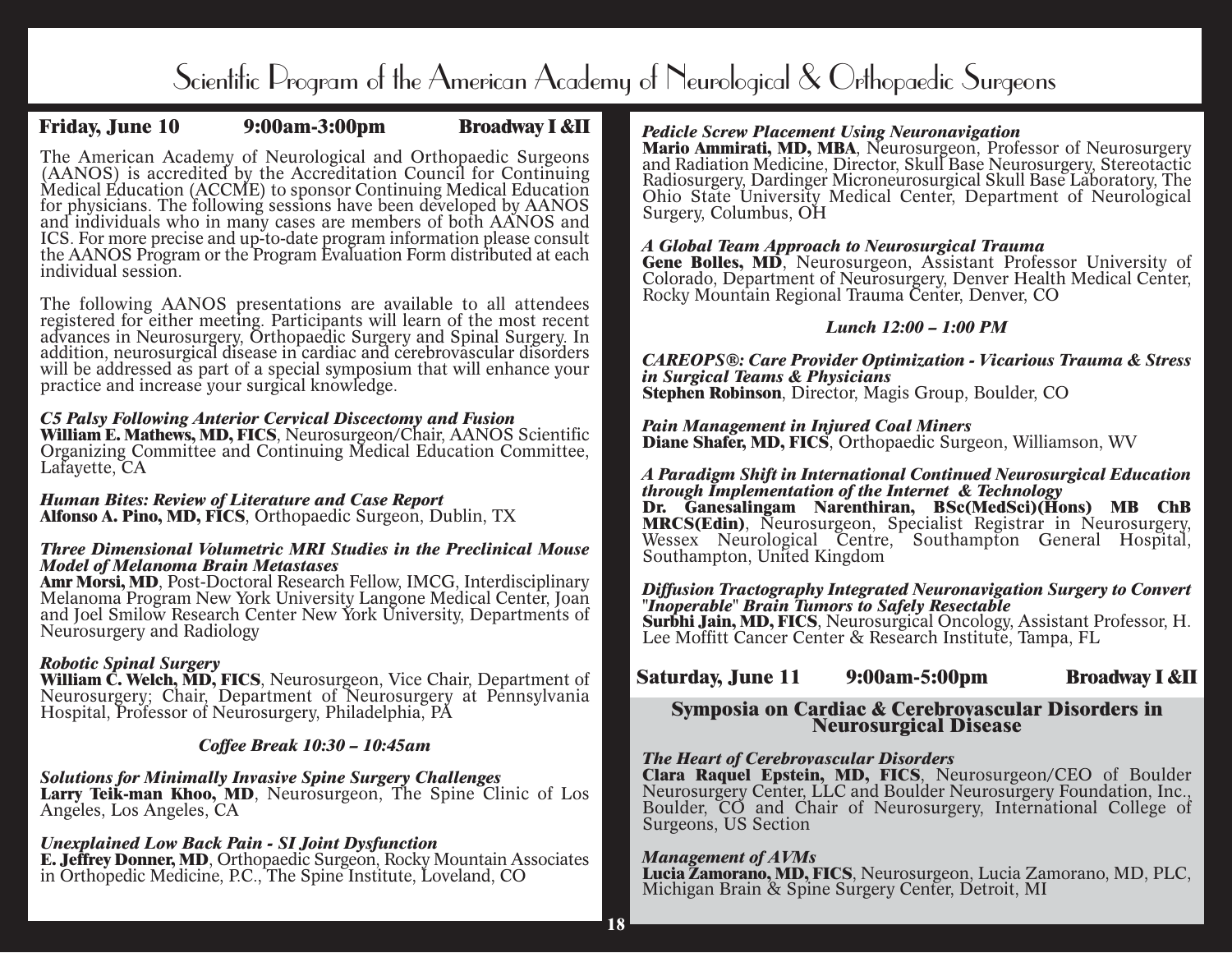**Saturday, June 11 9:00am-5:00pm Broadway I &II**

### **Symposia on Cardiac & Cerebrovascular Disorders in Neurosurgical Disease**

*Avoiding Complications in Neurosurgery in the Semi-sitting Position* Mario Ammirati, MD, MBA, Neurosurgeon, Professor of Neurosurgery<br>and Radiation Medicine, Director, Skull Base Neurosurgery, Stereotactic<br>Radiosurgery, Dardinger Microneurosurgical Skull Base Laboratory, The<br>Ohio State Univ

#### *Acute Ischemic Stroke*

**Gregory A. Christoforidis, MD**, Professor of Radiology and Surgery, Section Chief of Neuroradiology, The University of Chicago Medical Center, Chicago, IL

*Three Dimensional Echocardiographic Surgical View of the Mitral Valve* **Nadia S. Nathan, MD**, Anesthesiologist, Associate Professor, SUNY, Upstate Medical University, Syracuse, NY

#### *Coffee Break 10:45-11:00am*

*Multimodal Brain Monitoring in Traumatic Brain Injury* Neurotrauma, Legacy Emmanuel Hospital, Department of Neurological Surgery, Portland, OR

*Pediatric Neurosurgical Trauma - Effective Management & Treatment* **Jaime Diegopérez Ramírez, MD**, Neurosurgeon, Centro Neurológico CMABC, México City, México

*Surgical Adjuncts in the resection of Gliomas; the Use of 5-ALA fluorescence* **Jefferson William Chen, MD, PhD**, Director, Neurotrauma Legacy Emmanuel Hospital, Department of Neurological Surgery Portland, OR

#### *Lunch 12:00 – 1:00PM*

*Pitfalls in the Management of Clavicle Fractures* Girard Medical Center, Girard, KS and Chair of Orthopaedic Surgery, International College of Surgeons, US Section

#### *Annular Repair After Lumbar Microdiskectomy can Prevent Recurrent Disc Herniation*

**Abid A. Qureshi, MD**, Orthopaedic Surgeon, Muir Orthopaedic Specialists, Walnut Creek, CA

*Treatment of Peripheral Injuries in the Upper Extremity* **Onaly Kapasi, MD,** Orthopaedic Surgeon, Newton, MA

*Treatment of Single Level Cervical Disc Herniations with Radiculopathy using Cervical Disc Prosthesis: Clinical and Radiological Outcomes* **W. Craig Clark, MD, PhD, FICS**, Neurosurgeon, President, The Neurosurgical Center, Memphis, TN

*Acute Flexor Tendon Injuries in the Upper Extremity* **Olarewaju Oladipo, MD**, Orthopaedic Surgeon, Randolph, MA

#### *Limited Open Incision for Carpal Tunnel Release*

**Moheb S. Moneim, MD**, Orthopaedic Surgeon, University of New Mexico HSC, Albuquerque, NM

*Somatotopic Localization of Pain in Awake Patients Undergoing Lumbar Surgery* **Robert P. Uteg**, MD, Neurosurgeon, The Bonati Spine Institute, Hudson, FL

*Challenging Cases in Private Orthopaedic Practice*

**Sudhir B. Rao, MD**, Orthopaedic Surgeon, Big Rapids Orthopaedics PC and Premier Hand Center, Big Rapids, MI

#### *Coffee Break 3:00-3:15pm*

*Balloon Kyphoplasty after Vertebroplasty for Recurrent Vertebral* **Michael Y. Chang, DO**, Physiatrist, Muir Orthopaedic Specialists, Walnut, CA

*Current Concepts on Thumb CMC and STT Osteoarthritis (Abstract Receipt Pending 2.16.11)* **Dimitrios Kapoutsis, MD**, Orthopaedic Surgeon, Beth Israel Deaconess Medical Center, Boston, MA

#### *Vagal Neuralgia: Nerve Block Treatment*

**Richard Gershanik, MD**, Orthopaedic Surgeon, Neurological & Neurosurgical Pain Management Center, Miami, FL

*Decreased Blood Loss in Total Knee Arthroplasty Patients by Using a Novel Gelatin/Thrombin Hemostatic Agent*

**James L. Comadoll, MD**, Orthopaedic Surgeon, RoMedical Care, Salisbury, NC

*The Long Term Safety and Efficacy of the Intrathecal Therapy Using* **Jose J. Monsivais, MD, FICS**, Orthopaedic Surgeon, Hand and Microsurgery Center of El Paso, El Paso, TX

*Cerebral Perfusion Pressure and Intracranial Pressure Management-***Quirico Torres, MD, FICS**, Neurosurgeon, Abilene, TX

*The Treatment of the Rheumatoid Hand* **Spiros Stamelos, MD**, Orthopaedic Surgeon, Arlington Heights, IL

*Outpatient Based Minimally Invasive Lumbar Endoscopic Spine* **John A. Polikandriotis, MBA, Laser Spine Institute, Tampa, FL** 

**19**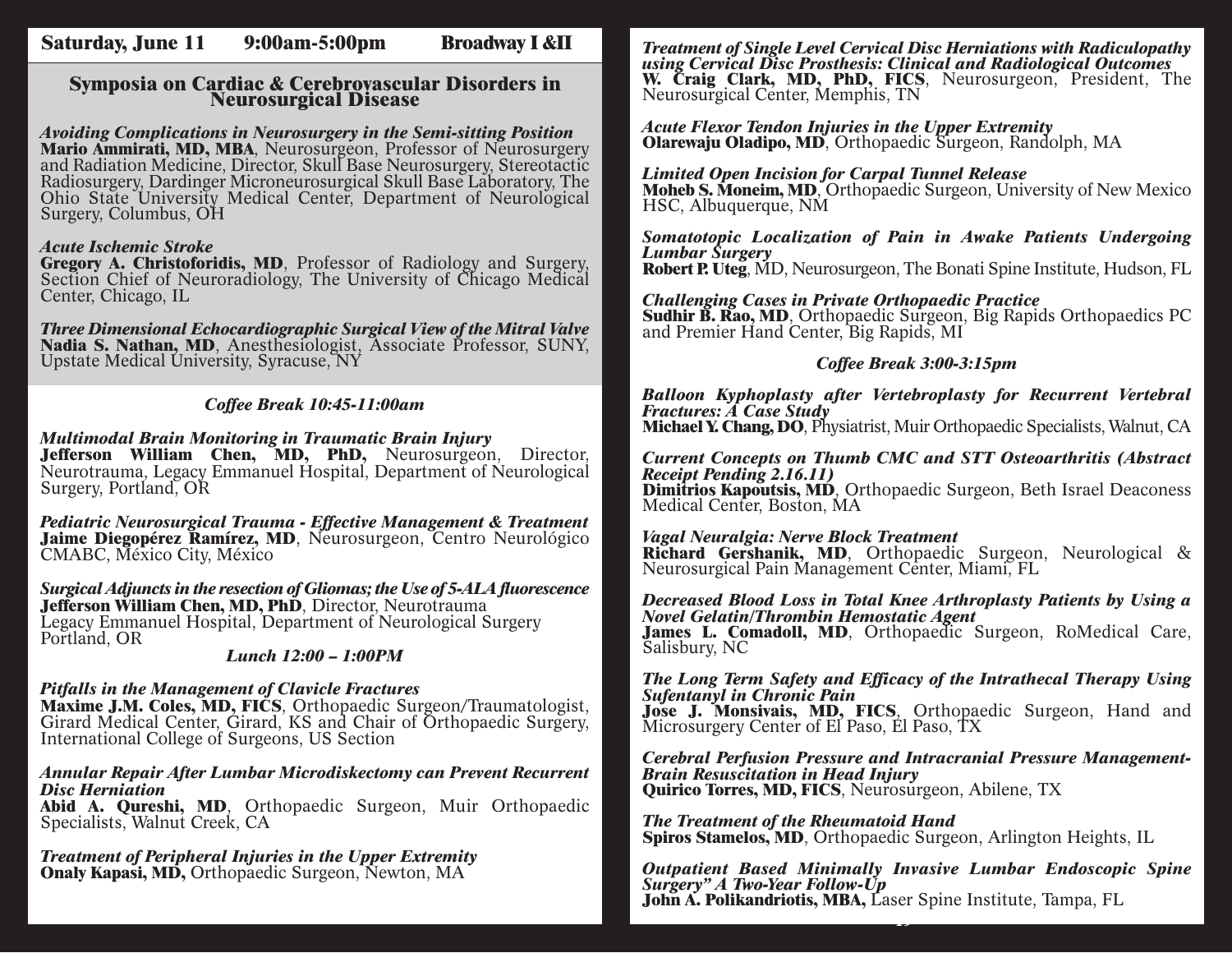# Social Activities

#### **Alliance Board of Directors & Membership Meeting Wednesday, June 8 9:00-10:30am Director's Suite**

Please join us to discuss Alliance plans for the Annual Meeting and beyond. Topics will include future leaders, recruitment, fundraising, the 2011 Stipend Review, along with current and future social activities for the Alliance. If you have ever wondered what the Alliance is, or does, then this meeting shouldn't be missed.

#### **Welcome Reception**

**Wednesday, June 8 6:00-7:00pm Alexander's**

# **Restaurant**

Our first evening in Portland begins with a cocktail reception. Join us in the scenic 23<sup>rd</sup> floor restaurant to reconnect with old friends and meet members you may not have encountered before. You'll still have time to head out on the town to sample offerings at one of the many excellent restaurants located within walking distance of the hotel.

#### **Alliance Silent Auction**

#### **Thursday-Saturday Plaza Foyer**

The Alliance Silent Auction returns this year. Items will be on display near the registration desk. Bids may be placed throughout the meeting. Final bids will be placed at the New Fellows Reception on Friday evening and winners will be announced before the Gala Dinner. Be sure to attend the complimentary reception to get in a final bid, and pick up your winning items. Items not taken home with the winner, will be subject to shipping charges in addition to the final bid amount.

#### **Alliance Tea Party and Movie Discussion**

#### **Thursday, June 9 2:30pm Broadway I**

Join other Alliance members and meeting attendees for a casual afternoon tea, and movie viewing. All are welcome to attend, reconnect with old friends and get to know new members. A movie about the Rose Festival and the history of Portland will be viewed . *There is no ticket fee, however you must pre-register.*

### **Eddie May's Murder Mystery Dinner**

**Thursday, June 9 6:30-9:00pm Offsite**

You'll just die laughing while dining and playing with a host of hilarious characters, all part of Eddie May Mysteries, North America's longest running murder mystery dinner theater troupe. Join us for a private dinner and show at Kell's Irish Bar & Restaurant in Downtown Portland. *Tickets must have been ordered in advance, \$69 per person*. *On-site tickets will not be available after 4:00 pm on Wednesday, June 8.* You must have a ticket to be admitted, tickets will contain location information and instructions on how to get to the venue.

#### **2nd Annual AANOS "Fun"draising Event and Awards Dinner**

**Friday, June 10 6:00-9:00pm Alexander's 23rd Floor**

The 2nd Annual AANOS "Fun"draising Event and Awards Dinner will feature an elegant dinner, award presentations, entertainment and a special lecture by **Jeffrey Segal, MD, JD**, Neurosurgeon, Founder/CEO Medical Justice Service, Inc., Greensboro, NC. He will present *Frivolous Lawsuits, Angry Bloggers, Hostile Review Sites, and Other Joys of Medicine. How to Bullet-Proof Your Practice. Dr. Segal is the founder* and CEO of Medical Justice, which is a membership-based organization that offers proven services and proprietary methods to protect physicians' most valuable assets – their practice and reputation. *All Proceeds Benefit the AANOS Scholarship and CME Funds. Tickets must be ordered in advance. \$100 per person.* On-site tickets may not be available. You must have a ticket to be admitted.

#### **Rose Parade Viewing Party**

#### **Saturday, June 11** 10:45am **Plaza Foyer**

The Grand Floral Parade is the crown jewel of the annual Rose Festival, anticipated annually by both locals and festival guests. In 2011 the parade will offer an extravaganza of the Rose Festival's theme, 'Carnival of Roses'. *Participation is complimentary but is limited to the first 15 reservations.* Gather at the Meeting Registration Desk to be shown to the viewing stands.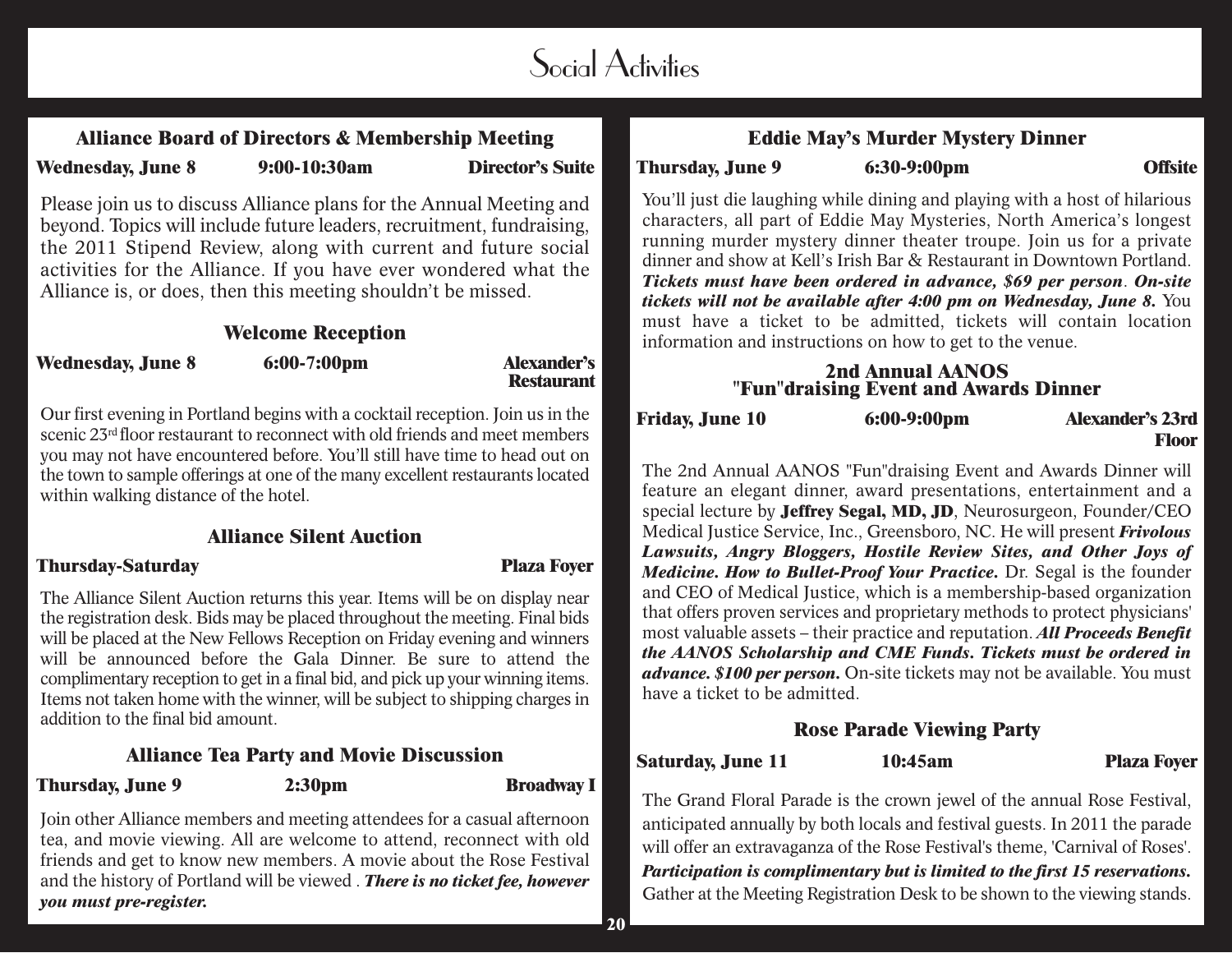### Social Activities (continued) Dortland's Rose Festival

### **United States Section Convocation & Presidential Recognition Ceremony**

**Saturday, June 11 6:30-7:30pm Pavilion Ballroom**

**East**

All attendees, families, friends and guests are invited to attend this hallmark event, the 73<sup>rd</sup> Annual Convocation of the US Section. Brimming with splendor and pageantry, this impressive ceremony includes the formal induction of New Fellows and this year's Honorary Fellow into the College. Join us in this celebration of the College, all of our Fellows, and their accomplishments. **We do ask guests to proceed directly to the Ballroom and take their seats by 6:20pm so that the ceremony can start on-time.**

#### **New Fellows Reception**

**Saturday, June 11 7:30-8:30pm Plaza Foyer**

Immediately following the Convocation and Presidential Recognition Ceremony, this reception will afford you the opportunity to meet your National Section and International Officers, provide you with the opportunity to meet your newest colleagues from coast to coast, and of course, honor our incoming President and Honorary Fellow. The Alliance Silent Auction will conclude at this event, be sure to attend to pick up your winning bids. All attendees are encouraged to attend.

#### **Gala Dinner**

#### **Saturday, June 11 8:30-11:00pm Pavilion Ballroom East**

We end our meeting and our week together as we started it; in Fellowship. Join us as we come together for one last event before we bid farewell until next year. We are pleased to present the "Sound of the Portland Rose Festival" with a private performance from the Conchords Chorale Group, who will perform the concert they have created in conjunction with the 2011 Rose Festival activities. Black Tie attire is optional. *Tickets should have been ordered in advance. \$125 per person. On-site tickets will not be available after 4:00 pm on Thursday June 9.*

For over one hundred years, the Portland Rose Festival has served families and individuals from Oregon and beyond with events and programs that spotlight the riches of the Pacific Northwest heritage and environment while offering colorful examples of many international cultures. Attended by more than two million people, the festival is annually one of the top three most highly decorated events by the International Festivals & Events Association (IFEA) and in 2007 was named Best Festival in the World. Among the festival's most popular events are the Grand Floral Parade, one of the nation's top two all-floral parades, and the WaMu Waterfront Village, which features the Best Children's Programming in the World, according to the IFEA.

#### **Selected Rose Festival Activities June 8-12, 2011**

**June 8, 1:00 p.m.** *Fred Meyer Junior Parade* Join Fred Meyer and thousands of kids at the parade! **Location:** 

NE Sandy and 52nd

#### **June 8 - 12** *Fleet Week*

Ship tours will be available daily. Location: Tom McCall Waterfront Park's esplanade seawall from the Steel Bridge to Waterfront Village.

#### **June 9 , 1:00 p.m. - 9:00 p.m. June 10, 10:00 a.m. - 5:00 p.m.** *123rd Annual Spring Rose Show* Each year the Lloyd Center Ice Rink is transformed into a delightful rose garden for the Annual Spring Rose Show, the largest and longestrunning rose show in the nation.

**Location:**  Lloyd Center Ice Rink *Admission:\$3 — At the door*

#### **June 11, 8:30 a.m.**  *Queen's Coronation*

Enjoy two of Portland's favorite traditions for one great price. Directly following the ceremony, watch for the court and the newly crowned Queen, as they ride in the Spirit Mountain Casino Grand Floral Parade!

#### **Location:**

Veterans Memorial Coliseum. *Admission: \$30 call for tickets* (877.789.7673)

#### **June 11 & June 12, 8:00 am-4:00 pm** *Dragon Boat Races*

80 teams compete (including local, national, and international teams) with heats of four teams competing every nine minutes. These races are held on the Willamette River (near the Hawthorne Bridge), in boats graciously provided through the Portland-Kaohsiung Sister City Association.

#### **Location:**

South end of Tom McCall Waterfront Park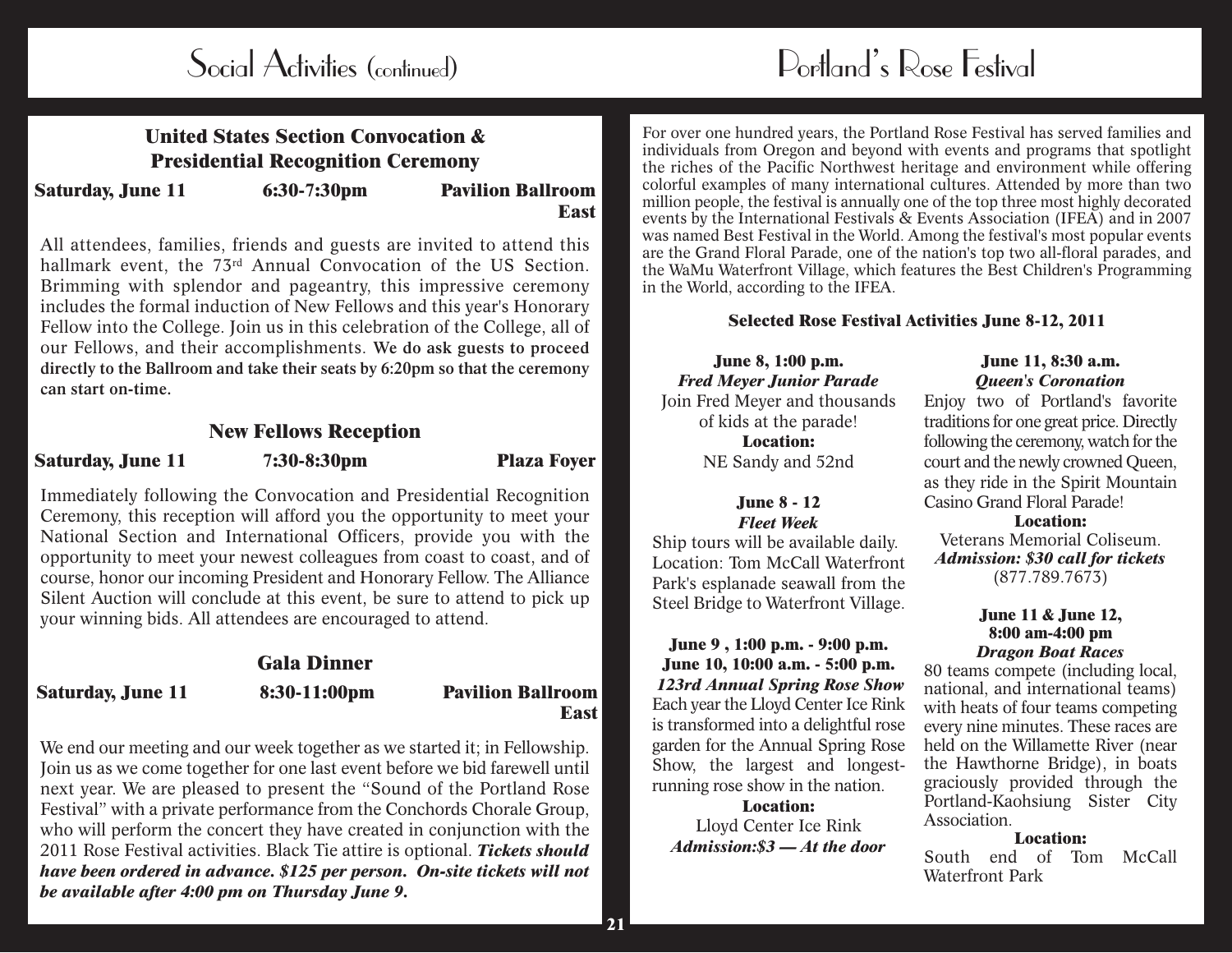#### **The John C. Scott, MD, Surgical Endowment Fund of the United States**

The Surgical Endowment is organized to provide permanent financial resources for the future of surgery by supporting charitable programs involving medicine, including those of the International College of Surgeons-United States Section (ICS-US). The Surgical Endowment is a separate entity and has its own tax exemption under Internal Revenue Service Section 501(c)(3). A direct link exists to ICS-US through the Surgical Endowment's Board of Trustees, which has substantial representation from within the ICS-US membership.

Principal contributions to the Surgical Endowment can become a permanent asset of the Endowment if so designated. Revenue generated from investments will be allocated by the Board of Trustees of the Surgical Endowment to the programs of the International College of Surgeons-United States Section or other worthy causes. It is the goal of this fund to one day have an adequate financial base to satisfy all the needs of the programs it was organized to support.

Recently the Surgical Endowment Fund of the United States has supported scholarships and the continuing medical education program of the ICS-US.

All contributors will receive a personal letter of thanks from the President of the John C. Scott, MD, Surgical Endowment Fund of the United States, and their names will be published in the ICS-US newsletter International US Surgeon. In addition, depending on the size of your contribution, various other forms of recognition will be provided. See the ICS-US staff at the registration desk for more details.

|                                   |                             | Amount of Donation: \$      |
|-----------------------------------|-----------------------------|-----------------------------|
|                                   | Name                        |                             |
|                                   |                             |                             |
|                                   |                             | $City$ $City$ $State$ $Zip$ |
|                                   | Phone Fax Fax               |                             |
| Payment Information               |                             |                             |
|                                   | OCheck O Master Card O Visa | <b>O</b> American Express   |
|                                   |                             |                             |
| Exp. Date $\_\_\_\_\_\_\_\_\_\_\$ |                             |                             |
|                                   | Cardholder Name             |                             |
|                                   | Signature                   |                             |



#### **THE SCIENTIFIC PROGRAMMING PRODUCED BY THE INTERNATIONAL COLLEGE OF SURGEONS UNITED STATES SECTION**

#### **Would not be possible without generous support from:**

Alliance of the United States Section

Ethicon Endo-Surgery, Inc.

Synthes; CMF

#### **UNITED STATES SECTION ALLIANCE 2011 BOARD OF DIRECTORS**

**PRESIDENT RATNA RANJAN, MD** NIAGRA, WI

PRESIDENT-ELECT **JENNIFER SASAKI** SHREVEPORT | A

**TREASURER LYDIA RAMIREZ** CORPUS CHRISTI, TX FIRST VICE PRESIDENT OF MEMBERSHIP **JUDY NICOLO** MCKEESPORT, PA

IMMEDIATE PAST PRESIDENT **JAMES FANE** HAYWARD, CA

**22**

**SECRETARY Darla Emmons** SEATTLE, WA

SECOND VICE PRESIDENT OF HOSPITALITY **KUSHI REDDY** LEXINGTON, KY

#### **DIRECTORS**

Birgitta Fathie Nahomi Jumelle Latta Mittal Joanne Pelosi

BECKY SAHA Pooja Singla Rupy Vigneswaran

#### **PRESIDENTIAL ADVISORS**

Claudia Ray Vivi Sabbagh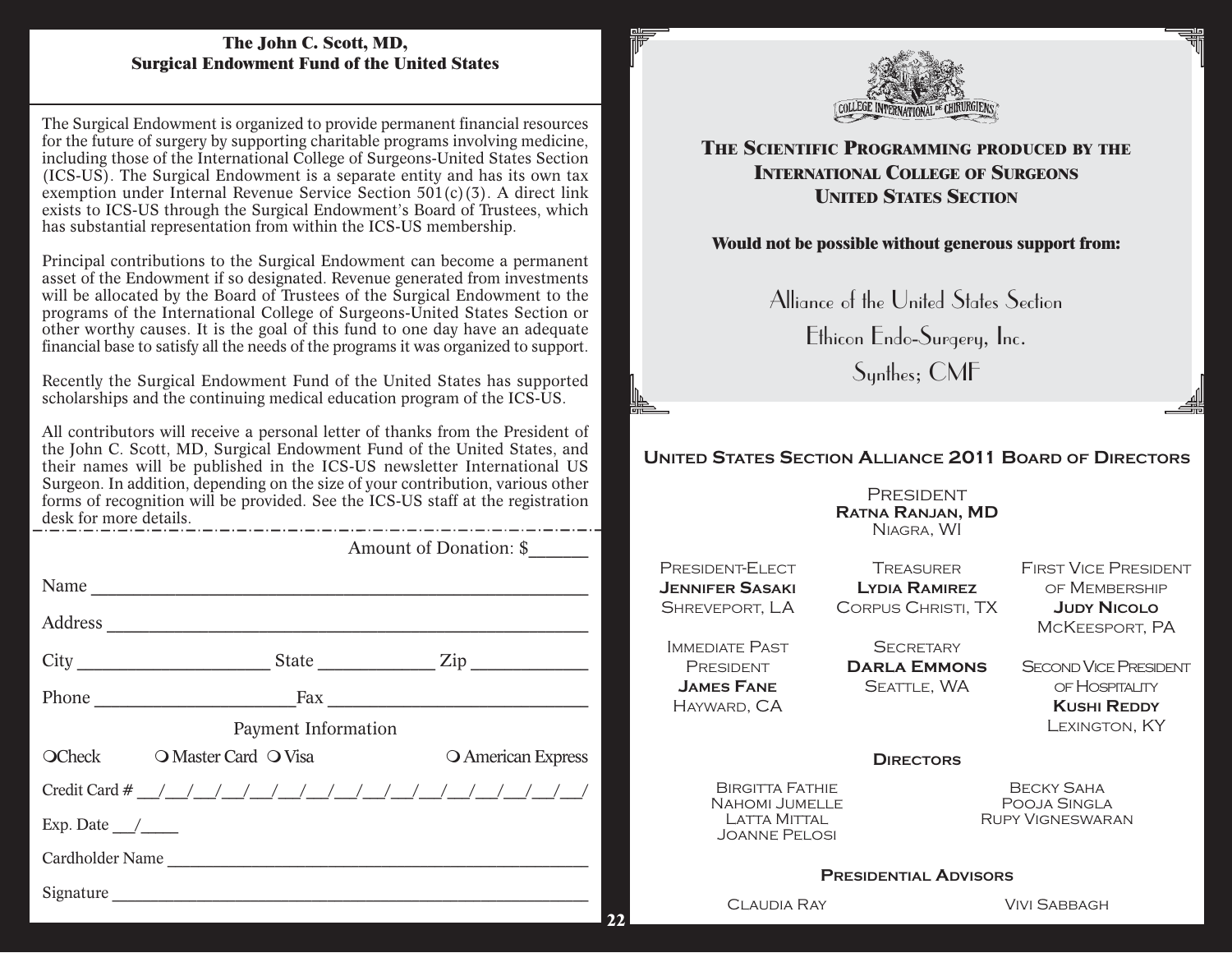## With our Thanks

The following individuals made financial contributions in 2010 to support the United States Section of the International College of Surgeons and its many worthy programs.

Boniface C. Abba Mohammed Abdallah Joseph G. Abdo Ahmed Abdullah Moustapha Abou-Samra Baba Abudu Terry Lee Adams Jenny Adams Azeez P. Adeduntan Marcel Admoni Gregorio Aglipay Mohammed M Akbar Faisal I. Albanna Robert J. Albrecht Louis M. Alpern Ghiath Alshkaki Rene' L. Alvarez Domingo T. Alvear Kiran Amin Lester A. Ancelet Harry Linne Anderson, III Osvaldo C. Anez Bolivar Arboleda Fernando Arias Harold M. Arrington Danilo K. Asase Thuc T. Bach Joseph A. Bachicha Mahmud Bangash Willie J. Banks, Jr. Alfonso L. Barragan William L. Barrett Jaafar M. Bazih Michael E. Bearb Gilbert D. Beauperthuy

Byron W. Biscoe, Jr. Philmore A. Blake Phyllis C. Bleck Scott Blickensderfer Alfred O. Bonati Frank P. Bongiorno Lorenzo S. Bongolan Kerem H. Bortecen Bikash Bose Alfred P. Bowles, Jr. Felice L. Bruno Robert H. Burke Nissage Cadet Consolacion V. Cancio-Babu Manuel M. Castillo Anthony J. Catanese Luis Cervantes Fayez F. Chahfe Pradip Chakrabarti P.R. Chandrasekaran John B. Chang Allan G. Charles Steve T. Charles K. Chelvakumar John A. Chuback James M. Clayton L. Mason Cobb Brian M. Cohen Wayne A. Colizza Joseph M. Conflitti Stephen D. Conrad Osvaldo Contarini Charles Cornell Pelayo E. Correa David J. Cziperle

Said A. Daee James John Dehen Jr. Fernando G. Diaz Raymond A. Dieter, Jr. Jayanta K. Dirghangi Celia M. Divino Zarija Djurovic James R. Doty Max Downham Michael L. Drerup Thomas K. Duncan Frank Dupont Anthony J. Durante Victor C. Dy Stephen E. Earle Andre P. Edmonds Nancy E. Epstein Amir H. Fatemi Alexander J. Feigl Dennis L. Fernandez Paz A. Fernandez-Cruz Donald C. Fiander Mathias A. L. Fobi John B. Fobia Yves A. Gabriel Rodolfo Garza-Morales Timothy Gelety Richard Patrick Giovanelli Raymond P. Girnys Robert T. Goetzinger Mark I. Golden Abraham L. Goldfarb Howard G. Goldsmith Roger L. Gonda, Jr. Neil A. Green

Gerald Q. Greenfield, Jr. Gary S. Grover Steven A. Gunderson Ari O. Halldorsson Mohamed Hamdani Sammy A. Hamway Imran Ul Haq Shahid H. Hashmi Abdelkaker Al Hawasli Earl T. Hecker Michael K. Hsu Panos Ignatiadis John H. Iljas Richard W. Jackson Elliot W. Jacobs Michael J. Jacobs George L. Juler Antoine J. M. Jumelle Theodore Kaczmar, Jr Raza M. Khan Tariq N Khan Akiyoshi Kido Andrew Klein Emerson L. Knight, Jr. Kestutis Kuraitis George Kuzycz William C. Kwock Win Maw Kyi Phillips Kirk Labor Alexander Latteri Chirund Lava Edmund P. Lawrence, Jr. Martin L. Lazar Joel Levitt Denis R. Lincoln

Demetrius E.M. Litwin Adolph V. Lombardi, Jr. Lester Machado Ricardo B. Maddela Isaac Madeb Rex C. Manayan Gene W. Manzetti Robert J. Marx William E. Mathews Ambrish P. Mathur Mark S. Maxwell William Mc Devitt Mehul Mehta Emmanuel Melissinos Constantino G. Mendieta Susan Messinger Philip S. Metz Christopher B. Michelsen Michael Millis Thomas Mincheff W. Stephen Minore Michael J. Minsky Riaz Ahmad Mirza Jerry E. Mitchell Maseih M. Moghaddassi Hamid R. Mohammadzadeh S.C. Mohan Jose R. Monasterio Victor C. Moneke Keith M. Monson Vincent L. Moss Gary D. Motykie L. Alfonso Munoz Mudiwa P. Munyikwa Adel G. Nafrawi

David V. Nasrallah V. Rama Nathan Viswa B. Nathan Sammy I. Nawas Fombe Ndiforchu Victoria Neave Huy T. T. Nguyen Tariq Niazi Zahid B.M. Niazi Enrico Nicolo Carol Nigro John J. O'Connor Patrick F. O'Leary Uretz John Oliphant Akinlolu Omitowoju David R. Onsager Cosmas O. Onuora Godwin O. Onyema Brian A. Palafox Theodore S. Parins Vijay Patel Peter Patetsios Christopher Patronella Frank X. Pedlow, Jr. Marco A. Pelosi II Thomas Percy Marc J. Philippon Nicky Plementosh Francis J. Podbielski Andrew F. Precht Basil A. Pruitt, Jr. Robert L. Quigley Asmat U. Quraishi P. Rajagopalan Roque J. Ramirez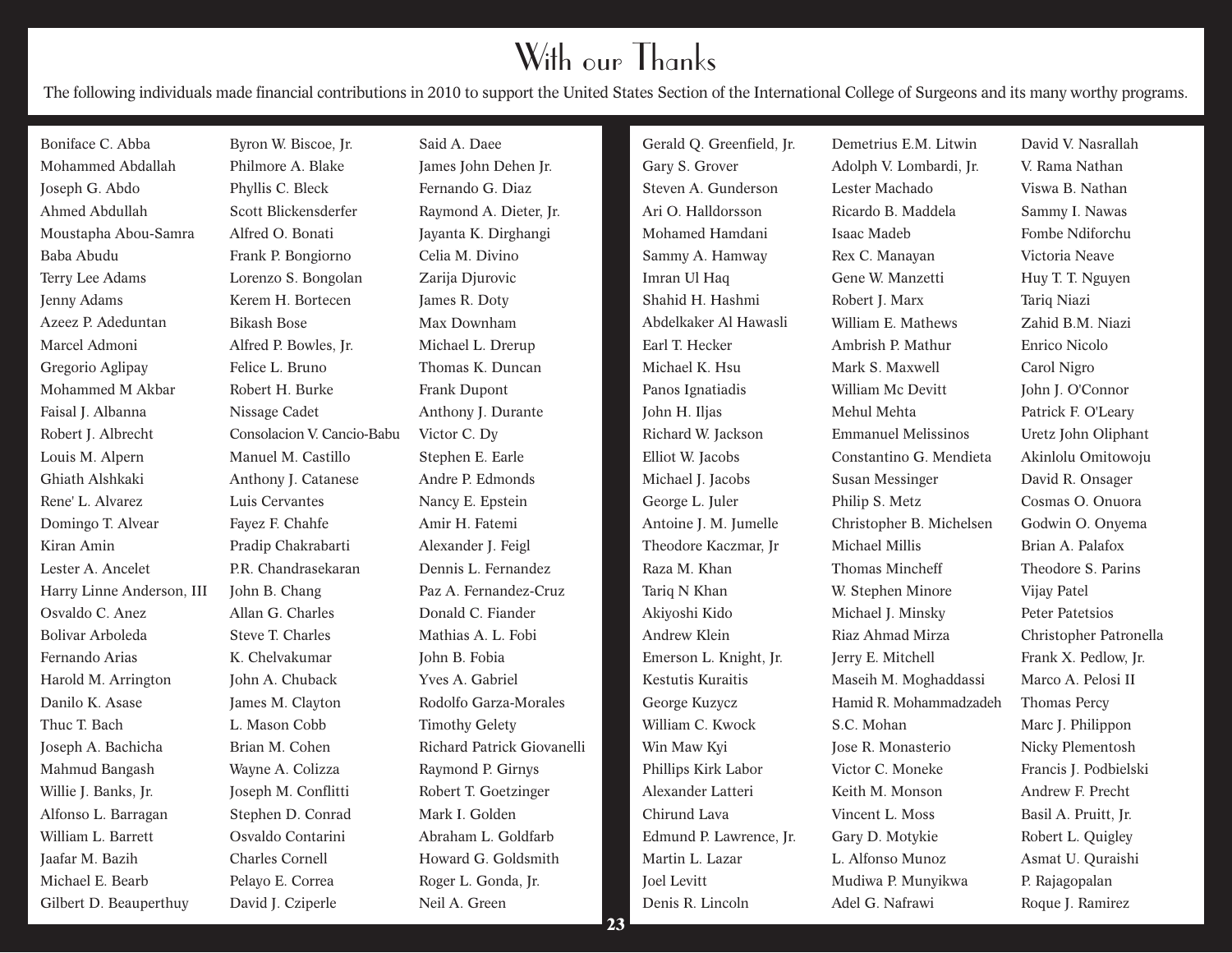### With our Thanks (continued)

# UNITED STATES SECTION STAFF

Dinesh Ranjan Bhaskar N. Rao Ramineni Rao Mohammad Rashid Claudia Ray Alfredo Rego Shuhua Ren Mohammad Riaz Stuart G. Rice Bruno Ristow Karen A. Rizzo Dennis J. Robison Charles B. Rodning Kevin Roggin Joseph A. Rojas II Louis L. Rondini Arno A. Roscher Matthew J. Ross Mark Russo Adib H. Sabbagh J. Garry Sack A. Chasby Sacks Joel A. Saltzman Dixon Santana Perry Lee Schoenecker Matthew J. Schuchert J. Lee Sedwick Romualdo J. Segurola Daniel H. Serrato Magdy S. Shady Shafi Shafaieh Diane Shafer Bhanukumar Shah Michael B. Shannon Hisham M.F. Sherif

Kimberly K. Short Jose E. Silva-Ayala Lawrence J Singerman Ajay Singhal John W. Snead Peter Somers Somprasong Songcharoen Richard Marc Spiro Palur V. Sridharan Pramod Srivastava Samir J. Srouji James S. St. Louis David G. Stanley Kerstin Stenson Juan R. Stern David Paul Sufian Ken Takasaki Vasken K. Tenekjian Joel J. Teplinsky Isaac M. Thapedi Jose Rodolfo Thomas-Richards Kishore S. Tonsekar Richard Toon Griselda Trinidad Georgios Tsoulfas Pituck Ungsunan Alfonso E. Urdaneta Pedro J. Valdes Paul J. Vallone Harold J.P. van Bosse Jacob Varon Walter B. Vernon Wickii T. Vigneswaran Osias M. Villaflor Phuc Vo

L. Dieter Voegele Keith A. Vollstedt Ronald W. Wadle Charles R. Wallace Robert Walsky John E. Walz Ralph L. Warren Roger D. Warren Tarik Wasfie William C. Welch Irene White Cindy Willer Irvin H. Willis David Wren, Jr. Carl F. Wurster Charles Xeller Asser M. Youssef Zdravka Zafirova Ihor A. Zakaluzny Mohammad S. Zaman

**24**

**EXECUTIVE DIRECTOR** NICK REBEL

#### **DIRECTOR CONTINUING MEDICAL EDUCATION AND MEMBER SERVICES**

PAUL A. PANCER

#### **MEETING AND PUBLICATIONS MANAGER**

MAGGIE KEARNEY

**GENERAL COUNSEL**

LEON EDELMAN, ESQ.

**INTERNATIONAL COLLEGE OF SURGEONS UNITED STATES SECTION** 1516 NORTH LAKE SHORE DRIVE CHICAGO, ILLINOIS 60610-1694 UNITED STATES OF AMERICA

**TELEPHONE** (800) 766-FICS OR (312) 787-6274

> **FACSIMILE** (312) 787-9289

#### **WEB SITE**

WWW.FICSONLINE.ORG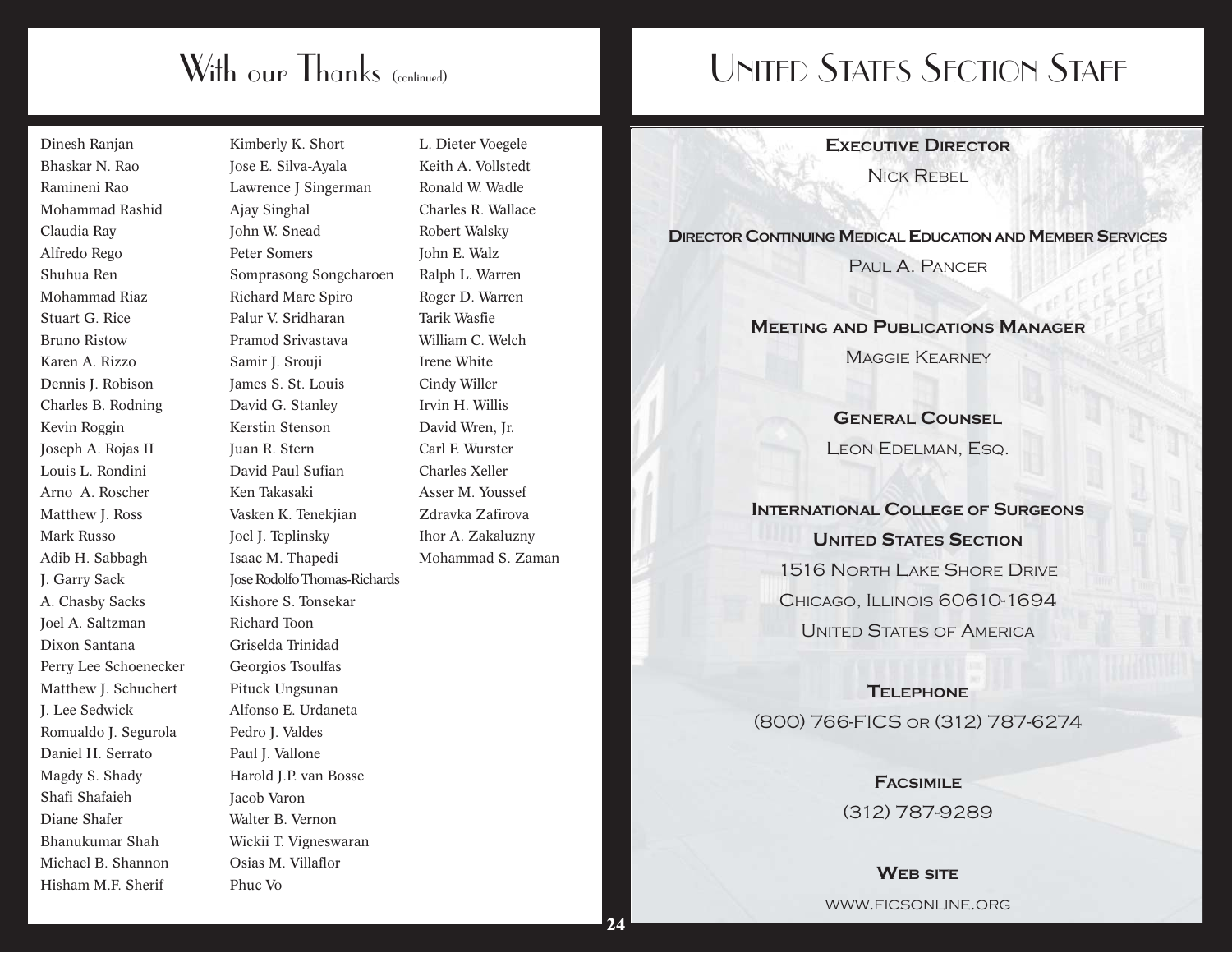# Moderator and Presenter Index

| A<br>Abdelsayed, Fady $\dots \dots \dots \dots 12$<br>Agrawal, Saurabh 12                                                                                                                                                                                                          | G<br>Gershanik, Richard<br>Gilbert, Erin W.                                                                                                         |
|------------------------------------------------------------------------------------------------------------------------------------------------------------------------------------------------------------------------------------------------------------------------------------|-----------------------------------------------------------------------------------------------------------------------------------------------------|
| Alsaddique, Ahmed 13<br>Alvear, Domingo T. $\dots$ . $13, 15$<br>Ammirati, Mario 18, 19                                                                                                                                                                                            | H<br>Halldorsson, Ari O.<br>Hansen, Juliana E                                                                                                       |
| B<br>Bachicha, Joseph A. 10<br>Bhullar, Jasneet S. 11                                                                                                                                                                                                                              | Hassan, Zaki-Udin.<br>Hatton, Kevin W.                                                                                                              |
| Bolles, Gene 18<br>Bongiorno, Frank 14<br>Borges, Nyal $\dots \dots \dots \dots \dots \dots 13$<br>Brooks, Steven 11                                                                                                                                                               | L<br>Iljas, John $\dots \dots$<br>Ismail, Ameera<br>Izenberg, Seth                                                                                  |
| Butler, Bryan $\dots \dots \dots \dots \dots 16$                                                                                                                                                                                                                                   | $\mathbf{J}$                                                                                                                                        |
| C<br>Chau, Destiny F. $\dots \dots \dots \dots \dots$<br>Chang, Michael Y. $\dots \dots \dots \dots$ 19                                                                                                                                                                            | Jacobs, Michael J<br>Jain, Surbhi<br>Johnston, Thomas D.<br>Jumelle, Antoine                                                                        |
| Chen, Jefferson William 19<br>Christoforidis, Gregory 19<br>Clark, W. Craig $\dots \dots \dots \dots \dots$ 19<br>Coles, Maxime J.M. 10, 15, 19<br>Comadoll, James L. 19                                                                                                           | K<br>Kalathia, Rohan J<br>Kapasi, Onaly<br>Kapoutsis, Dimitrios<br>Klein, Andrew                                                                    |
| $\mathbb{D}$                                                                                                                                                                                                                                                                       | Koul, Abhinav                                                                                                                                       |
| Daee, Said A. $\dots \dots \dots \dots \dots \dots 13$<br>D'Agostino, Horacio 17<br>Dardano, Jr., Anthony N. 10, 11, 17<br>Day, William $\ldots \ldots \ldots \ldots 14$<br>Dissanaike, Sharmila 9, 10, 15<br>Donner, E. Jeffrey $\dots \dots \dots \dots 18$<br>Doumite, Darin 11 | Labor, Phillips Kirk<br>Laftavi, Mark R<br>Lewis, Adam $\dots$ .<br>Lincoln, Denis $\dots$<br>Long, William $\ldots$ .<br>Lu, Kim $\dots\dots\dots$ |
| F<br>Epstein, Clara Raquel 10, 18                                                                                                                                                                                                                                                  | М<br>Malamet, Matthew D<br>Martin, Jeremiah T.                                                                                                      |
| F<br>Fitzwater, John 10                                                                                                                                                                                                                                                            | Mathews, Robert S.<br>Mathews, William E.<br>Mittal Viiav                                                                                           |

| ∪<br>Gershanik, Richard 19<br>Gilbert, Erin W. 12                                                                                                                                      |
|----------------------------------------------------------------------------------------------------------------------------------------------------------------------------------------|
| Н<br>Halldorsson, Ari O. 9, 10, 15<br>Hansen, Juliana E.<br>Hassan, Zaki-Udin 11<br>Hatton, Kevin W. 11                                                                                |
| L<br>Iljas, John 10<br>Ismail, Ameera 17<br>Izenberg, Seth $\dots \dots \dots \dots \dots 13$                                                                                          |
| J<br>Jacobs, Michael J. 12<br>Jain, Surbhi<br>Johnston, Thomas D. 10<br>Jumelle, Antoine $\dots \dots \dots 15$                                                                        |
| K<br>Kalathia, Rohan J. $\dots \dots \dots 11$<br>Kapasi, Onaly<br>Kapoutsis, Dimitrios<br>19<br>Klein, Andrew<br>Koul, Abhinav<br>Allender Allender, Allender Andrews, 2008           |
| L<br>Labor, Phillips Kirk 10<br>Laftavi, Mark R. 13<br>Lewis, Adam $\ldots \ldots \ldots \ldots 19$<br>Lincoln, Denis $\dots \dots \dots \dots 12$<br>Long, William 14<br>Lu, Kim   16 |
| M<br>Malamet, Matthew D. 12<br>Martin, Jeremiah T.<br>Mathews, Robert S. 12<br>Mathews, William E. 18<br>Mittal, Vijay  9                                                              |

| М<br>Moneim, Moheb S. 19<br>Monsivais, Jose J. $\dots \dots \dots \dots$ 19<br>Morsi, Amr $\ldots \ldots \ldots \ldots 18$<br>$\mathsf{N}$                                                           | $\mathcal{S}_{0}$<br>Shokouh-Amiri, H. 14<br>Shulman, Ira A. $\dots \dots \dots \dots \dots 13$<br>$Sin, Anthony \ldots \ldots \ldots \ldots \ldots 14$<br>Stamelos, Spiros 19<br>Subhas, Gokulakkrishna 11 |
|------------------------------------------------------------------------------------------------------------------------------------------------------------------------------------------------------|-------------------------------------------------------------------------------------------------------------------------------------------------------------------------------------------------------------|
| Narenthiran, Ganesalingam 18                                                                                                                                                                         | T                                                                                                                                                                                                           |
| Nathan, Nadia S. 19                                                                                                                                                                                  | Taggarshe, Deepa $\dots \dots \dots \dots 11$                                                                                                                                                               |
| Nawabi, Atta 12                                                                                                                                                                                      | Thambi-Pillai, Thavam C. 10, 14                                                                                                                                                                             |
| Nezakatgoo, Nosratollah 13                                                                                                                                                                           | Tiekman-Khoo, Larry 18                                                                                                                                                                                      |
| $\bigcirc$                                                                                                                                                                                           | Torres, Quirico 19                                                                                                                                                                                          |
| Oladipo, Olarewaju 19                                                                                                                                                                                | Trunkey, Donald D. $\dots \dots \dots$ .9                                                                                                                                                                   |
| $\mathbb{D}$                                                                                                                                                                                         | U                                                                                                                                                                                                           |
| Pelosi III, Marco A. 10                                                                                                                                                                              | Unawane, Amruta 12                                                                                                                                                                                          |
| Pino, Alfonso E. 18                                                                                                                                                                                  | Uteg, Robert P. $\dots \dots \dots \dots 19$                                                                                                                                                                |
| Podbielski, Francis J. 12                                                                                                                                                                            | $\sqrt{}$                                                                                                                                                                                                   |
| Polikandriotis, John A. 19                                                                                                                                                                           | Vargas, Gabriela 12                                                                                                                                                                                         |
| $\bigcirc$                                                                                                                                                                                           | Vithiananthan, Sivamainthan 12                                                                                                                                                                              |
| Qureshi, Abid A. 19                                                                                                                                                                                  | W                                                                                                                                                                                                           |
| $\mathbb{Q}$                                                                                                                                                                                         | Walusimbi, Mbaga 12                                                                                                                                                                                         |
| Rajgopal, Ujwala 10                                                                                                                                                                                  | Wassner, John $\dots \dots \dots \dots \dots 10$                                                                                                                                                            |
| Ramaiah, Chand 11, 12, 13                                                                                                                                                                            | Welch, William C. 18                                                                                                                                                                                        |
| Ramírez, Jaime Diegopérez 19                                                                                                                                                                         | Whiteford, Mark 16                                                                                                                                                                                          |
| Ranjan, Dinesh 9, 11                                                                                                                                                                                 | Williams, Mallory 13                                                                                                                                                                                        |
| Rao, Sudhir B. 19                                                                                                                                                                                    | Willis, Simon 12                                                                                                                                                                                            |
| Robinson, Stephen L. 18                                                                                                                                                                              | Willson, Thomas D. $\dots \dots \dots 12$                                                                                                                                                                   |
| Roscher, Arno A. 8                                                                                                                                                                                   | $\overline{\mathsf{V}}$                                                                                                                                                                                     |
| S<br>Sanders, Matt 11<br>Santana, Dixon 10<br>Sasaki, Larry S. 10, 16<br>Shafer, Diane 18<br>Shaw, Byers W. 13<br>Sheng, Jean $\dots \dots \dots \dots \dots \dots 11$<br>Sherif, Hisham M.F. 12, 14 | Youssef, Asser 17<br>$\overline{I}$<br>Zamorano, Lucia 18<br>Zibari, Gazi, B. 14, 15                                                                                                                        |